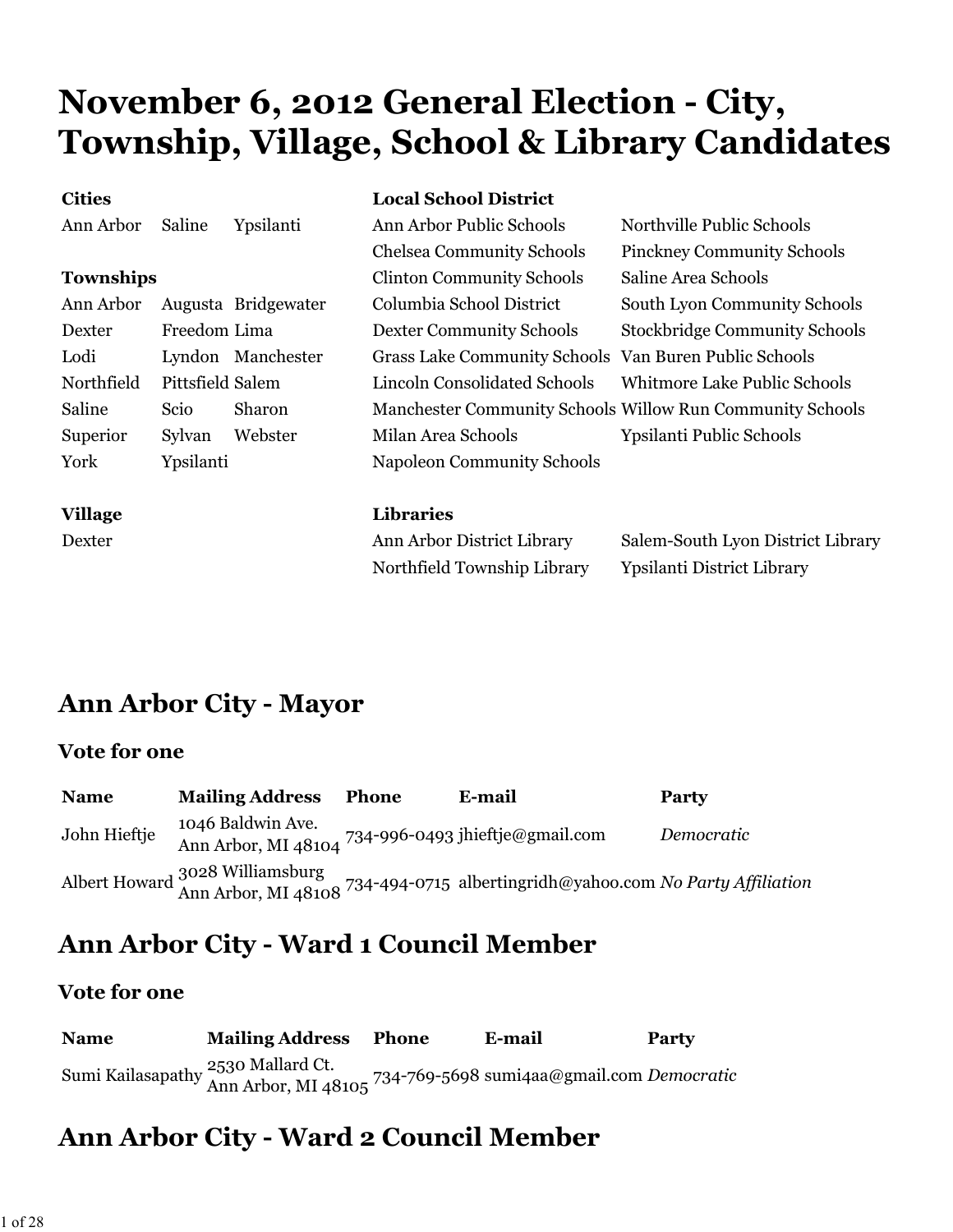| <b>Name</b> | <b>Mailing Address</b> | Phone | E-mail                                                                               | <b>Party</b> |
|-------------|------------------------|-------|--------------------------------------------------------------------------------------|--------------|
|             | 2946 Hickory Lane      |       | Sally Hart Petersen Ann Arbor, MI 48104 734-996-5569 timsally@comcast.net Democratic |              |

# **Ann Arbor City - Ward 3 Council Member**

#### **Vote for one**

**Name Mailing Address Phone E-mail Party** Christopher Taylor 1505 Brooklyn Ave. Ann Arbor, MI 48104 734-213-6223 votetaylora2@gmail.com *Democratic*

### **Ann Arbor City - Ward 4 Council Member**

#### **Vote for one**

**Name Mailing Address Phone E-mail Party** Margie Teall 1208 Brooklyn Ave. Ann Arbor, MI 48104 734-476-2777 margieteall@hotmail.com *Democratic*

### **Ann Arbor City - Ward 5 Council Member**

#### **Vote for one**

| <b>Name</b>         | <b>Mailing Address</b> | Phone | E-mail                                                                                                   | <b>Party</b> |
|---------------------|------------------------|-------|----------------------------------------------------------------------------------------------------------|--------------|
|                     |                        |       | Chuck Warpehoski 2020 Winewood<br>Ann Arbor, MI 48103 734-972-8304 chuck.warpehoski@gmail.com Democratic |              |
| <b>Stuart Berry</b> | 2252 S. Circle Drive   |       | 0-21 march 2011<br>Ann Arbor, MI 48103 734-668-6134 berryward5@hotmail.com                               | Republican   |

### **Saline City - Mayor**

#### **Vote for one**

| <b>Name</b> | <b>Mailing Address Phone</b>                                    | E-mail                                          |
|-------------|-----------------------------------------------------------------|-------------------------------------------------|
| Glenn Law   | Saline, MI 48176                                                | 521 Canterbury Dr. 734-231-6816 1lawg@yahoo.com |
|             | Brian D. Marl <sup>220</sup> W. Russell St.<br>Saline, MI 48176 | 734-429-9826 briandmarl@gmail.com               |

# **Saline City - Council Member**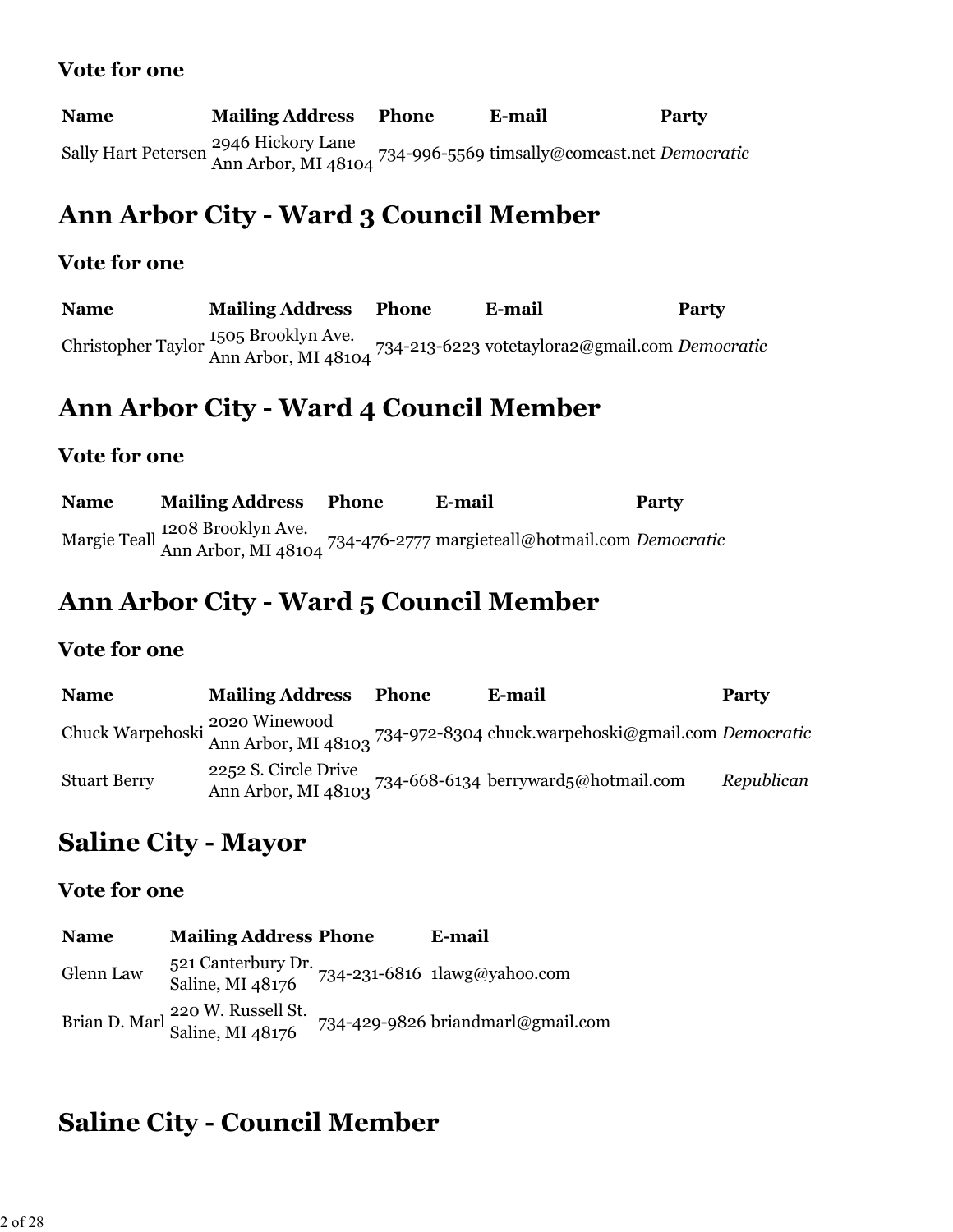#### **Vote for three**

| <b>Name</b>                                                    | <b>Mailing Address</b>                     | <b>Phone</b> | E-mail                               |
|----------------------------------------------------------------|--------------------------------------------|--------------|--------------------------------------|
| David Rhoads                                                   | 257 S. Ann Arbor St.<br>Saline, MI 48176   |              | 734-429-5464 david@hsa-removel.com   |
| Lee Bourgoin                                                   | 447 Saline River Drive<br>Saline, MI 48176 |              | 734-429-3192 leebourgoin@comcast.net |
| Dean Benjamin Girbach 601 S. Ann Arbor St.<br>Saline, MI 48176 |                                            |              | 734-944-7206 dbg_saline@hotmail.com  |

# **Ypsilanti City - Ward 1 Council Member**

### **Vote for one**

**Name Mailing Address Phone E-mail Party** Lois E. Allen Richardson 335 Worden Ypsilanti, MI 48197 734-972-3673 loiserich@hotmail.com *Democratic*

# **Ypsilanti City - Ward 2 Council Member**

### **Vote for one**

| <b>Name</b> | <b>Mailing Address Phone</b> | E-mail                                                                                                    | <b>Party</b> |
|-------------|------------------------------|-----------------------------------------------------------------------------------------------------------|--------------|
|             |                              | Susan Moeller 1301 Roosevelt Blvd.<br>Ypsilanti, MI 48197 734-484-0553 susan.moeller@emich.edu Democratic |              |

# **Ypsilanti City - Ward 3 Council Member**

### **Vote for one**

**Name Mailing Address Phone E-mail Party** Peter J. Murdock 504 N. River Ypsilanti, MI 48198 734-485-7799 murdock.sweeney@comcast.net *Democratic*

# **Ann Arbor Township - Supervisor**

### **Vote for one**

**Name Mailing Address Phone E-mail Party** Michael Moran 4621 Ford Road Ann Arbor, MI 48105 734-761-4804 moranmc@prodigy.net *Democratic*

# **Ann Arbor Township - Clerk**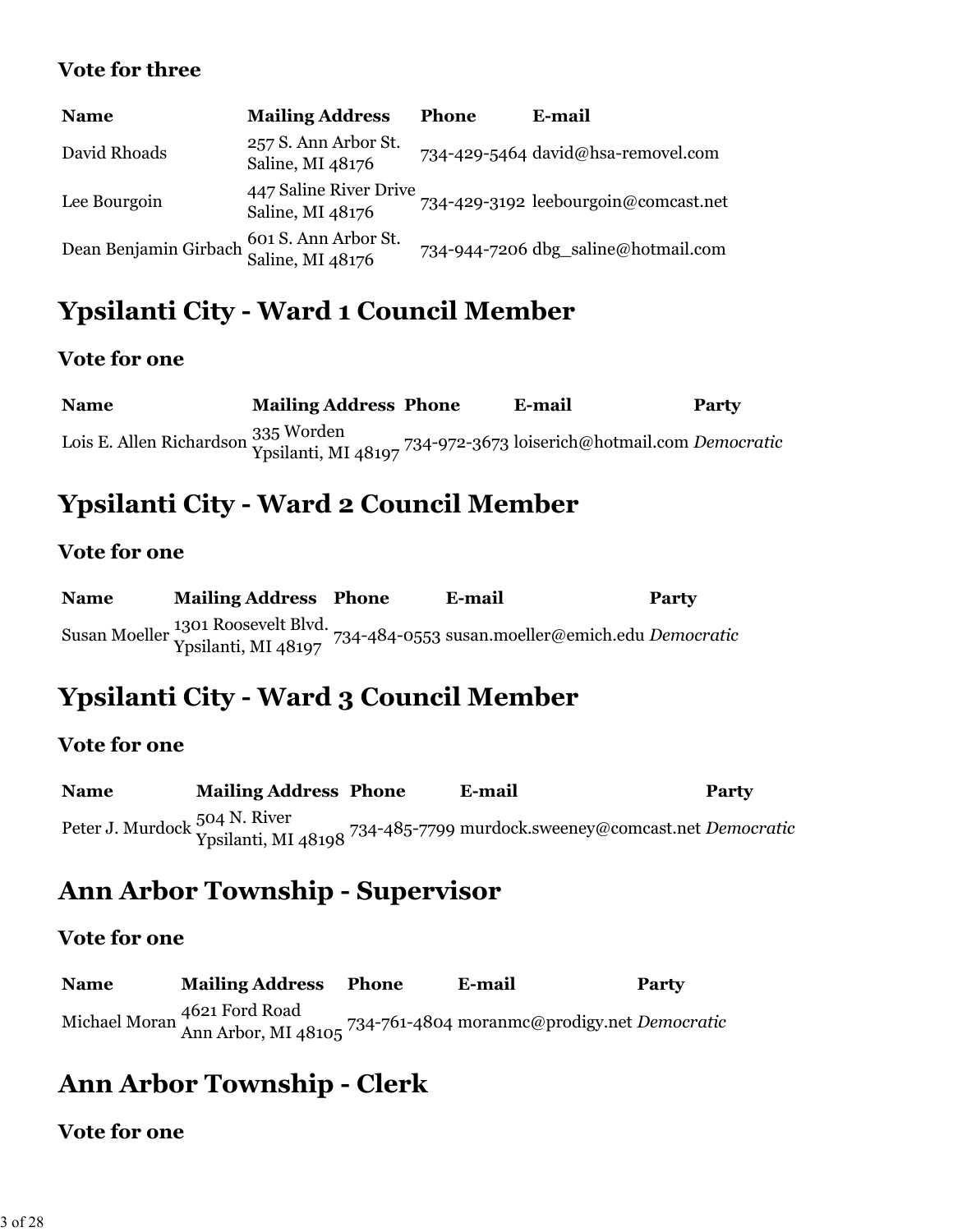### **Ann Arbor Township - Treasurer**

#### **Vote for one**

| <b>Name</b> | <b>Mailing Address</b>                                                     | <b>Phone</b> | <b>E-mail Party</b> |            |
|-------------|----------------------------------------------------------------------------|--------------|---------------------|------------|
|             | Della DiPietro 4690 Mulberry Woods<br>Ann Arbor, MI 48105 734-994-3079 N/A |              |                     | Republican |

# **Ann Arbor Township - Trustee**

#### **Vote for four**

| <b>Name</b>       | <b>Mailing Address</b>                         | <b>Phone</b> | E-mail                                          | Party      |
|-------------------|------------------------------------------------|--------------|-------------------------------------------------|------------|
| Kenneth Kohrs     | 3605 Barton Farm Drive<br>Ann Arbor, MI 48105  |              | 734-761-4142 kenkohrs@yahoo.com                 | Republican |
| John E. Allison   | 4215 Shetland Dr.<br>Ann Arbor, MI 48105       |              | 734-971-3989 johnallison@comcast.net Democratic |            |
| Claudia Sedmak    | 4650 Erin Ct.<br>Ann Arbor, MI 48105           |              | 734-995-9732 sedmak@comcast.net                 | Democratic |
| Randolph S. Perry | 2475 Whitmore Lake Road<br>Ann Arbor, MI 48105 |              | 734-786-0232 rperry53@comcast.net               | Republican |

## **Augusta Township - Supervisor**

### **Vote for one**

| <b>Name</b> | <b>Mailing Address Phone</b>                  |                  | E-mail                                         | <b>Party</b> |
|-------------|-----------------------------------------------|------------------|------------------------------------------------|--------------|
| Pete Hafler | 9175 Oak Road<br>Willis, MI 48191             | 734-461-6038 N/A |                                                | Democratic   |
|             | Brian Shelby 10121 Bunton<br>Willis, MI 48191 |                  | 734-461-6140 bshelby10121@yahoo.com Republican |              |

# **Augusta Township - Clerk**

| <b>Name</b>    | <b>Mailing Address Phone</b>      | E-mail                                                                                 | Party      |
|----------------|-----------------------------------|----------------------------------------------------------------------------------------|------------|
| Kathy Giszczak | 9760 Judd Rd.<br>Willis, MI 48191 | 734-740-0530 k_perennial_gardens@comcast.net Democratic                                |            |
|                |                                   | Kathleen McDonald PO Box 204<br>Whittaker. MI 48190 734-461-1055 mrskrmcdonald@aol.com | Republican |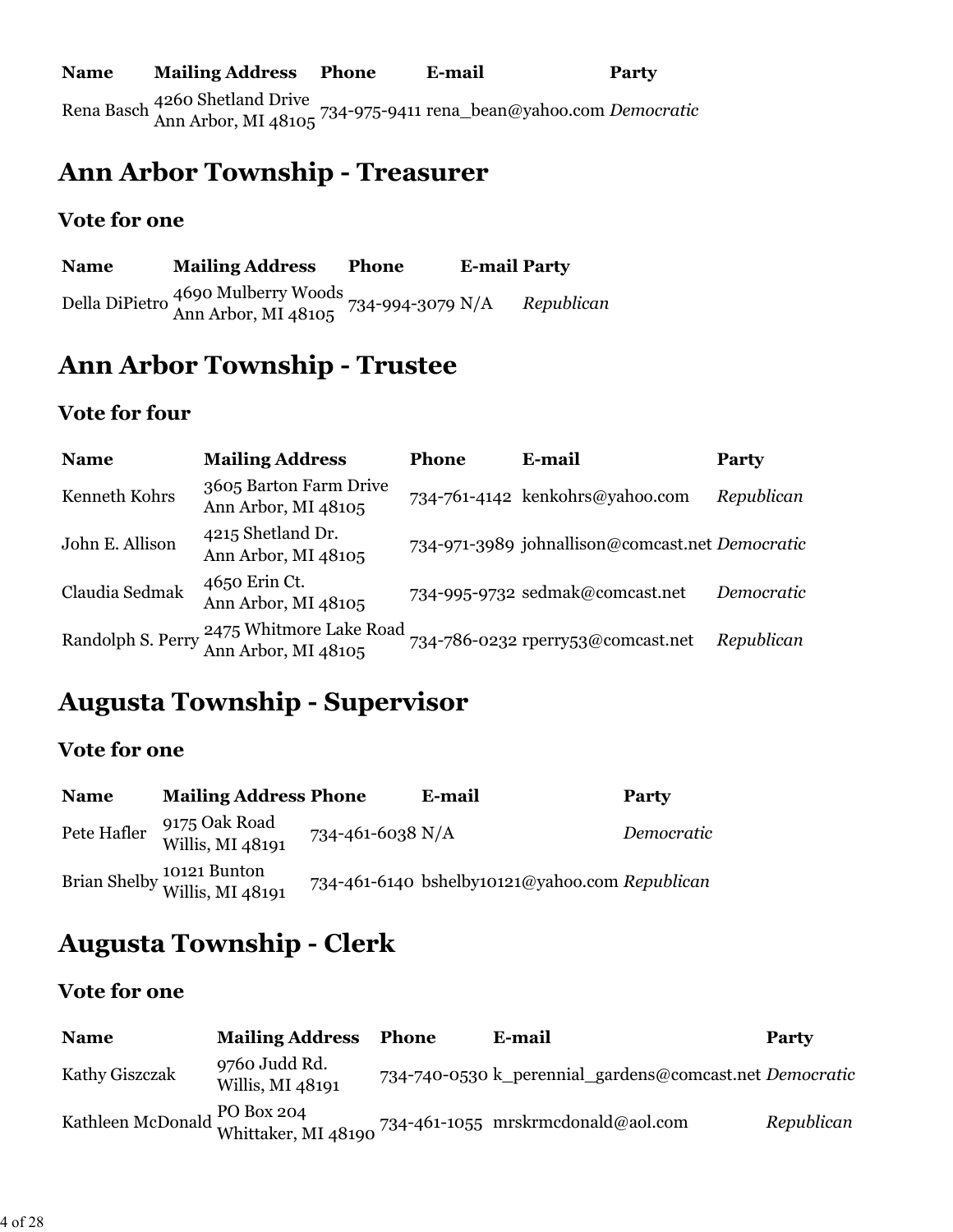# **Augusta Township - Treasurer**

### **Vote for one**

| <b>Name</b>               | <b>Mailing Address</b>                 | <b>Phone</b>     | E-mail                                                                                                                 | Party      |
|---------------------------|----------------------------------------|------------------|------------------------------------------------------------------------------------------------------------------------|------------|
|                           |                                        |                  | Nevel Overton Slack $\frac{\text{PO Box }51}{\text{Whittaker, MI }48190}$ 616-502-3946 abbahawk@hotmail.com Republican |            |
| Lynda H. Dew              | 10444 Willow Rd.<br>Willis, MI 48191   |                  | 734-461-0983 lhdew@comcast.net                                                                                         | Democratic |
| Susan Burek<br>(Write-In) | 10144 Tanksley Ct.<br>Willis, MI 48191 | 734-787-3601 N/A |                                                                                                                        | Democratic |

# **Augusta Township - Trustee**

### **Vote for four**

| <b>Name</b>                  | <b>Mailing Address</b>                  | Phone            | E-mail                                             | <b>Party</b> |
|------------------------------|-----------------------------------------|------------------|----------------------------------------------------|--------------|
| Judy Thornton                | 13840 Moss Creek Rd.<br>Milan, MI 48160 |                  | 734-347-2454 quilter96@hughes.net                  | Democratic   |
| Douglas Newsome              | 13353 Whittaker Rd.<br>Milan, MI 48160  | 734-307-5297 N/A |                                                    | Republican   |
| <b>Dwight Parris Bennett</b> | P.O. Box 257<br>Whittaker, MI 48190     |                  | 734-439-1347 dpb48190@aol.com                      | Republican   |
| Michael J. King              | 10485 Willis Rd.<br>Willis, MI 48191    |                  | 734-262-0955 onebowhunt@yahoo.com                  | Republican   |
| Joseph Keefe                 | 9388 Macey Rd.<br>Willis, MI 48191      |                  | 734-461-0804 jkeefe102@comast.net                  | Democratic   |
| Dennis Chie                  | 8225 N. Morely Dr.<br>Willis, MI 48191  |                  | 734-270-2561 dennischie@yahoo.com                  | Republican   |
| Ira Todd                     | PO Box 205<br>Whittaker, MI 48190       |                  | 734-644-6222 interrogatorbond@yahoo.com Democratic |              |
| Cath Howard                  | 9229 Willow Rd.<br>Willis, MI 48191     |                  | 734-461-6493 cathhoward@comcast.net                | Democratic   |

# **Bridgewater Township - Supervisor**

### **Vote for one**

| <b>Name</b> | <b>Mailing Address</b>                                                                                | <b>Phone</b> | E-mail | <b>Party</b> |
|-------------|-------------------------------------------------------------------------------------------------------|--------------|--------|--------------|
|             | Ronald H. Smith 8969 Shellenberger Rd.<br>Manchester, MI 48158 734-277-2843 mhsrhs@aol.com Republican |              |        |              |

# **Bridgewater Township - Clerk**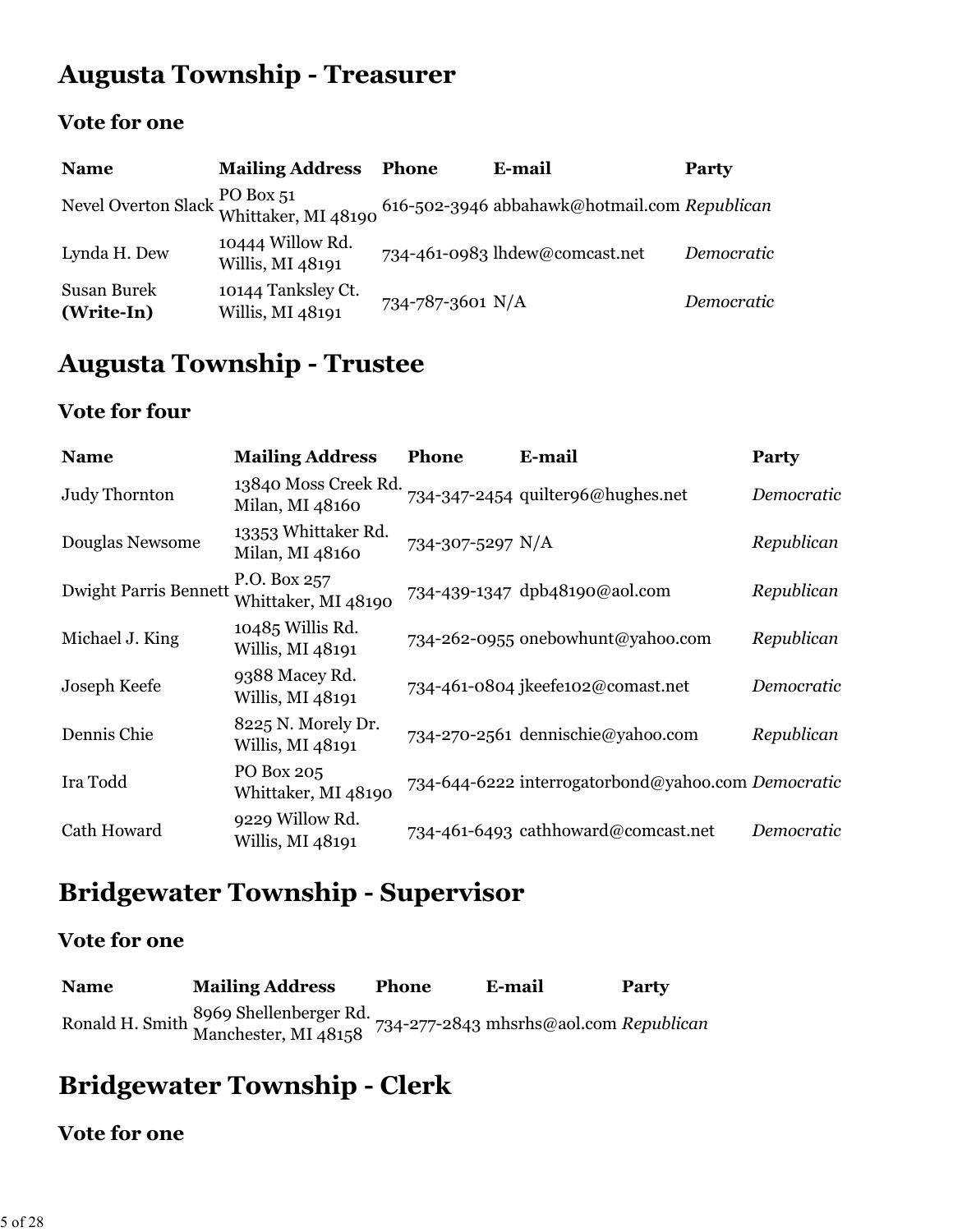### **Bridgewater Township - Treasurer**

### **Vote for one**

**Name Mailing Address Phone E-mail Party** Michelle McQueer PO Box 8 Bridgewater, MI 48115 734-709-8091 konakaffee@yahoo.com *Republican*

## **Bridgewater Township - Trustee**

### **Vote for two**

| <b>Name</b> | <b>Mailing Address</b>                                       | Phone            | <b>E-mail Party</b> |            |
|-------------|--------------------------------------------------------------|------------------|---------------------|------------|
| Wes Cowden  | 8817 Schellenberger<br>Manchester, MI 48158 734-368-6938 N/A |                  |                     | Republican |
|             | David C. Faust 11500 Clinton Rd.<br>Clinton, MI 49236        | 517-456-4969 N/A |                     | Republican |

## **Bridgewater Township - Constable**

### **Vote for one**

| <b>Name</b> | <b>Mailing Address</b>                                                 | <b>Phone</b> | <b>E-mail Party</b> |            |
|-------------|------------------------------------------------------------------------|--------------|---------------------|------------|
|             | Michael Meeks 13531 Bemis Rd.<br>Manchester, MI 48158 734-428-9169 N/A |              |                     | Republican |

## **Dexter Township - Supervisor**

#### **Vote for one**

| <b>Name</b>  | <b>Mailing Address</b>                                | Phone | E-mail                                                    | <b>Party</b> |
|--------------|-------------------------------------------------------|-------|-----------------------------------------------------------|--------------|
|              | James L. Drolett 9933 Algonquin<br>Pinckney, MI 48169 |       | 734-426-2598 jdrolett@charter.net                         | Republican   |
| Pat A. Kelly | 9585 Halfmoon Lake Dr.<br>Pinckney, MI 48169          |       | 734-475-2628 patkelly.for.supervisor@gmail.com Democratic |              |

## **Dexter Township - Clerk**

| <b>Name</b> | <b>Mailing Address Phone</b> | E-mail | <b>Party</b> |
|-------------|------------------------------|--------|--------------|
|             |                              |        |              |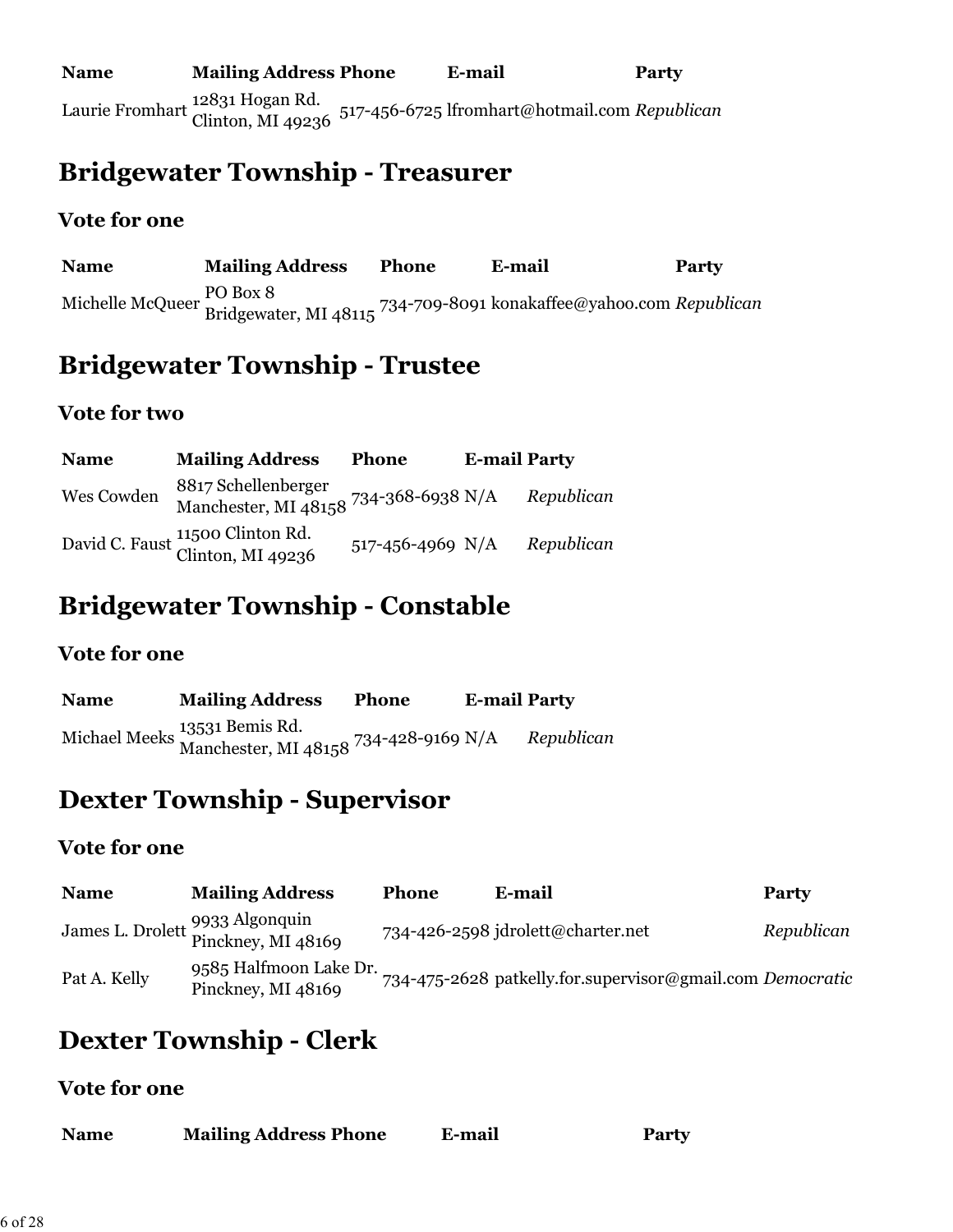Harley B. Rider 4221 Rider Ct. Dexter, MI 48130 734-426-2841 harley.b.rider@gmail.com *Republican*

# **Dexter Township - Treasurer**

#### **Vote for one**

| <b>Name</b> | <b>Mailing Address</b>                              | <b>Phone</b>           | E-mail                                           | <b>Party</b> |
|-------------|-----------------------------------------------------|------------------------|--------------------------------------------------|--------------|
|             | Libby Brushaber 6678 Madden Rd.<br>Dexter, MI 48130 |                        | 734-475-9398 libbybrushaber@gmail.com Republican |              |
| Dana Bullen | 9818 Portage Lake Ave.<br>Pinckney, MI 48169        | $734 - 330 - 4687$ N/A |                                                  | Democratic   |

### **Dexter Township - Trustee**

### **Vote for four**

| <b>Name</b>               | <b>Mailing Address</b>                              | <b>Phone</b>     | E-mail                                              | Party      |
|---------------------------|-----------------------------------------------------|------------------|-----------------------------------------------------|------------|
| <b>Steve Feinman</b>      | 3095 Fieldstone Dr.<br>Dexter, MI 48130             |                  | 734-726-5074 sfeinman@mindspring.com                | Democratic |
| Michael Howard            | 9801 Fleming<br>Dexter, MI 48130                    |                  | 734-426-4307 donnadmj4@charter.net                  | Republican |
| John T. Emerick           | 6080 Dexter Pinckney Rd.<br>Dexter, MI 48130        |                  | 734-426-8384 johntemerick@yahoo.com                 | Republican |
| <b>Bill Gajewski</b>      | 9820 Stinchfield Woods<br>Rd.<br>Pinckney, MI 48169 |                  | 734-426-3030 sunkastle8@netzero.net                 | Republican |
| Carl J. Lesser            | 9221 Island Lake Rd.<br>Dexter, MI 48130            | 734-426-3587 N/A |                                                     | Republican |
| Jason Maciejewski         | 6371 Stillwater Dr.<br>Chelsea, MI 48118            |                  | 734-433-1828 maciejewski.jason@gmail.com Democratic |            |
| Anne Sullivan<br>Buchholz | 9838 Portage Lake Ave.<br>Pinckney, MI 48169        | 734-426-4826 N/A |                                                     | Democratic |

### **Freedom Township - Supervisor**

### **Vote for one**

| <b>Name</b> | <b>Mailing Address</b>                                         | <b>Phone</b>     | <b>E-mail Party</b> |            |
|-------------|----------------------------------------------------------------|------------------|---------------------|------------|
|             | 10360 Pleasant Lake Road<br>Dale Weidmayer Ann Arbor, MI 48103 | 734-429-7101 N/A |                     | Republican |

# **Freedom Township - Clerk**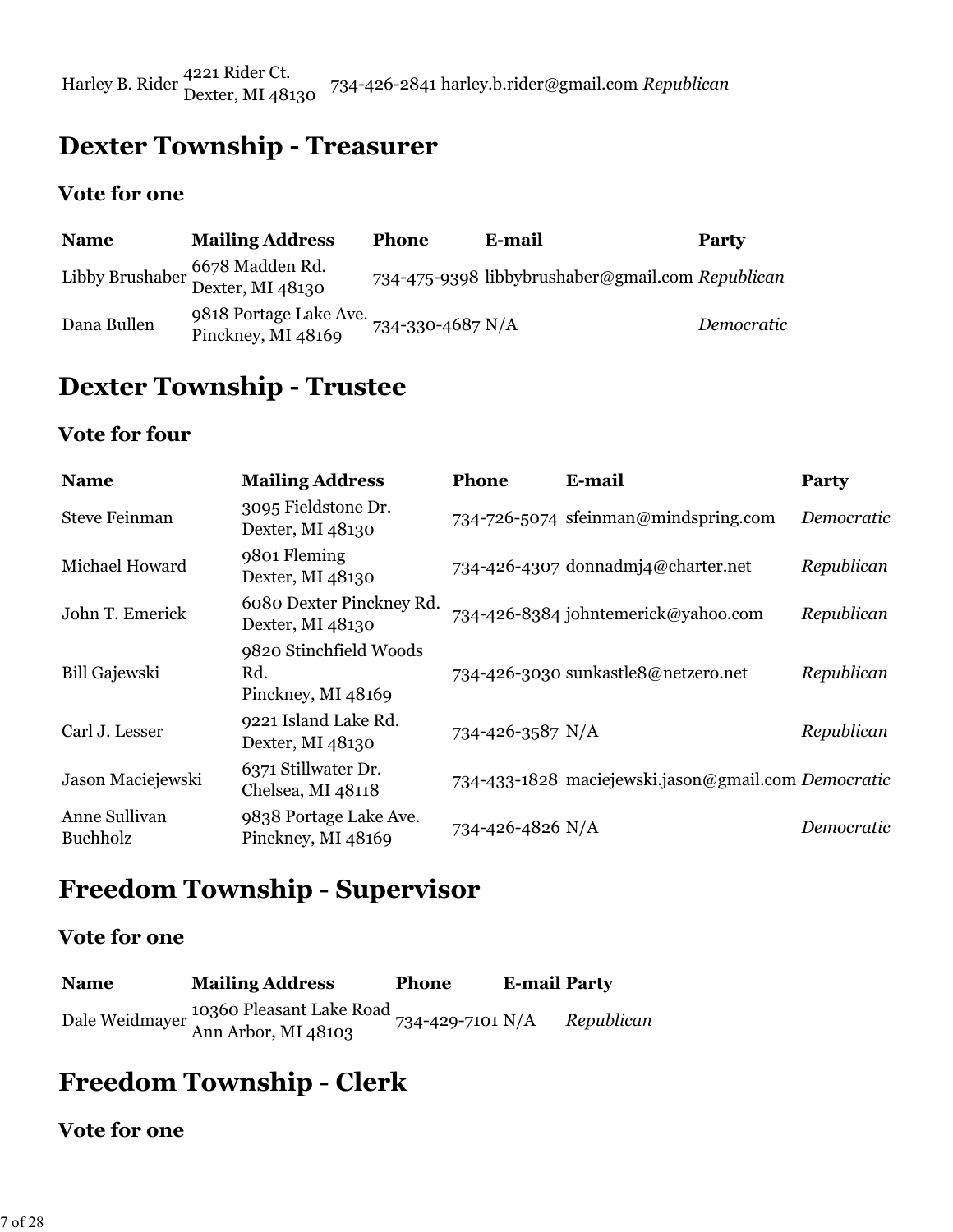### **Freedom Township - Treasurer**

#### **Vote for one**

| <b>Name</b>             | <b>Mailing Address</b>                                            | <b>Phone</b>     | <b>E-mail Party</b> |            |
|-------------------------|-------------------------------------------------------------------|------------------|---------------------|------------|
|                         | Rudy T. Layher 11200 E. Pleasant Lake Rd.<br>Manchester, MI 48158 | 734-428-9128 N/A |                     | Republican |
| Ken Siler<br>(Write-In) | 13175 E. Pleasant Lake Rd.<br>Manchester, MI 48158                | 734-428-7876 N/A |                     | N/A        |

### **Freedom Township - Trustee**

#### **Vote for two**

| <b>Name</b>     | <b>Mailing Address</b>                                                         | <b>Phone</b> | E-mail                                         | Party      |
|-----------------|--------------------------------------------------------------------------------|--------------|------------------------------------------------|------------|
| Dennis E. Huehl | 3840 S. Fletcher Rd.<br>Chelsea, MI 48118                                      |              | 734-475-1051 huehl3@aol.com                    | Republican |
|                 | Daniel L. Schaible <sup>1378</sup> 5 Pleasant Lake Rd.<br>Manchester, MI 48158 |              | 734-428-7241 d.schaible@hotmail.com Republican |            |

# **Lima Township - Supervisor**

#### **Vote for one**

| <b>Name</b> | <b>Mailing Address Phone</b> | E-mail                                                                            | <b>Party</b> |
|-------------|------------------------------|-----------------------------------------------------------------------------------|--------------|
|             |                              | Craig A. Maier 1185 S. Fletcher Rd. 734-550-6595 craigmaier2@gmail.com Republican |              |

# **Lima Township - Clerk**

#### **Vote for one**

| <b>Name</b> | <b>Mailing Address</b>                                        | <b>Phone</b>     | <b>E-mail Party</b> |            |
|-------------|---------------------------------------------------------------|------------------|---------------------|------------|
|             | Arlene R. Bareis 10411 Dexter-Chelsea Rd.<br>Dexter, MI 48130 | 734-475-2202 N/A |                     | Republican |

### **Lima Township - Treasurer**

| <b>Name</b> | <b>Mailing Address</b> | <b>Phone</b> | E-mail | <b>Party</b> |
|-------------|------------------------|--------------|--------|--------------|
|             |                        |              |        |              |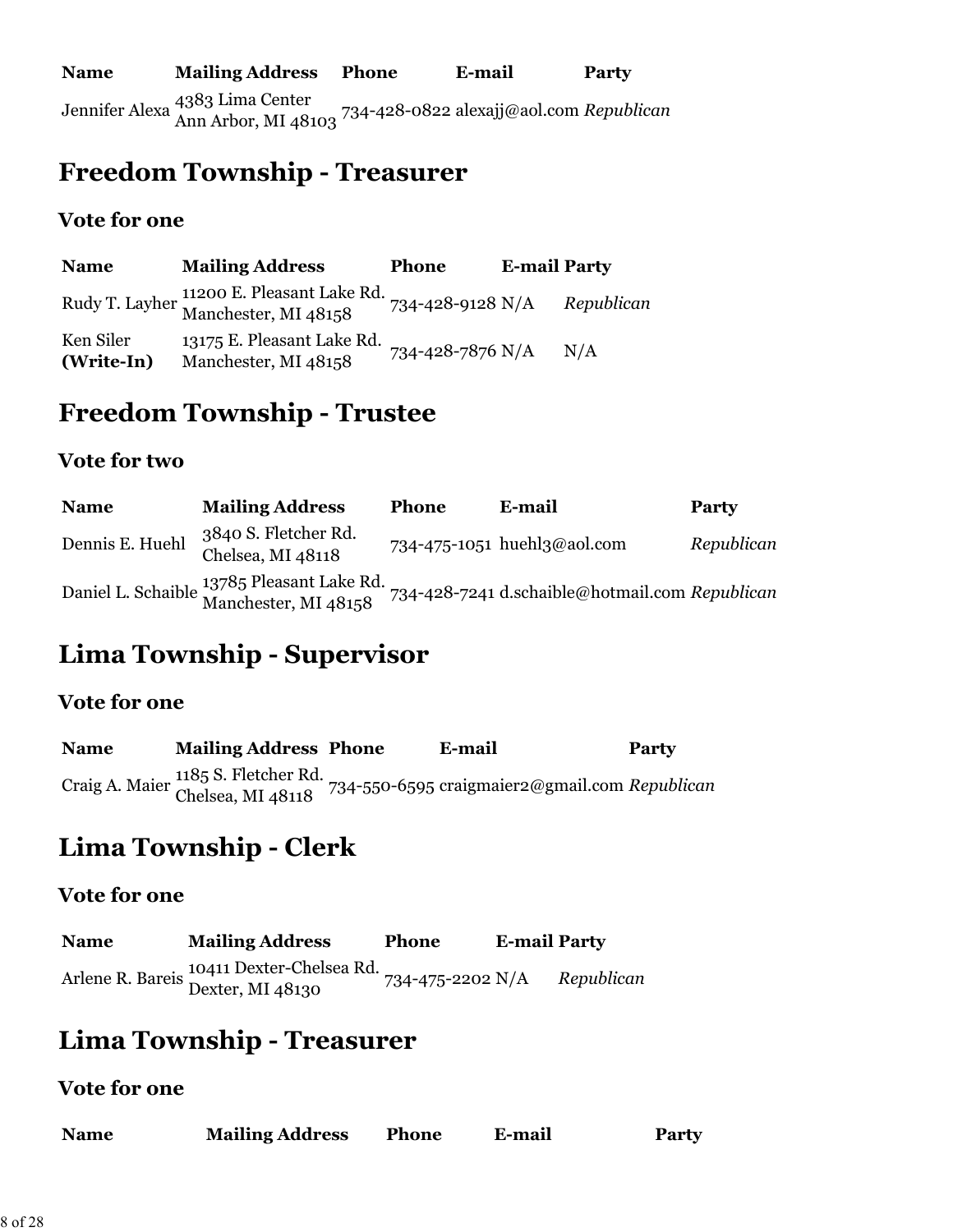Nanette L. Havens 10420 E. Hershey Lane Dexter, MI 48130 734-475-1978 irs107@hotmail.com *Republican*

### **Lima Township - Trustee**

#### **Vote for two**

| <b>Name</b>                                                           | <b>Mailing Address</b>                       | <b>Phone</b>     | E-mail                                                  | Party      |
|-----------------------------------------------------------------------|----------------------------------------------|------------------|---------------------------------------------------------|------------|
| Donald Laier                                                          | 1130 S. Lima Center Rd.<br>Chelsea, MI 48118 | 734-475-7778 N/A |                                                         | Republican |
| Gregory A. McKenzie <sup>1741</sup> N. Dancer Rd.<br>Dexter, MI 48130 |                                              |                  | 734-475-2486 gmckenzie@danielsandzernack.com Republican |            |

## **Lodi Township - Supervisor**

#### **Vote for one**

**Name Mailing Address Phone E-mail Party** Janann Godek 2600 Tessmer Rd. Ann Arbor, MI 48103 734-663-8576 jmgodek@sbcglobal.net *Republican*

## **Lodi Township - Clerk**

#### **Vote for one**

| <b>Name</b> | <b>Mailing Address</b>                                       | <b>Phone</b> | E-mail                                   | Party |
|-------------|--------------------------------------------------------------|--------------|------------------------------------------|-------|
|             | Elaine Masters 7821 Pleasant Lake Rd.<br>Ann Arbor, MI 48103 |              | 734-665-3094 schaibs4@aol.com Republican |       |

### **Lodi Township - Treasurer**

#### **Vote for one**

| <b>Name</b> | <b>Mailing Address</b>                                             | <b>Phone</b>           | <b>E-mail Party</b> |            |
|-------------|--------------------------------------------------------------------|------------------------|---------------------|------------|
|             | Michelle K. Foley 4895 Ann Arbor Saline Rd.<br>Ann Arbor, MI 48103 | $734 - 930 - 2815$ N/A |                     | Republican |

### **Lodi Township - Trustee**

#### **Vote for four**

| <b>Name</b>     | <b>Mailing Address</b> | <b>Phone</b> | E-mail | <b>Party</b> |
|-----------------|------------------------|--------------|--------|--------------|
| Byron Staebler  |                        |              |        |              |
| (DISQUALIFIED - |                        |              |        | Republican   |
| <b>DECEASED</b> |                        |              |        |              |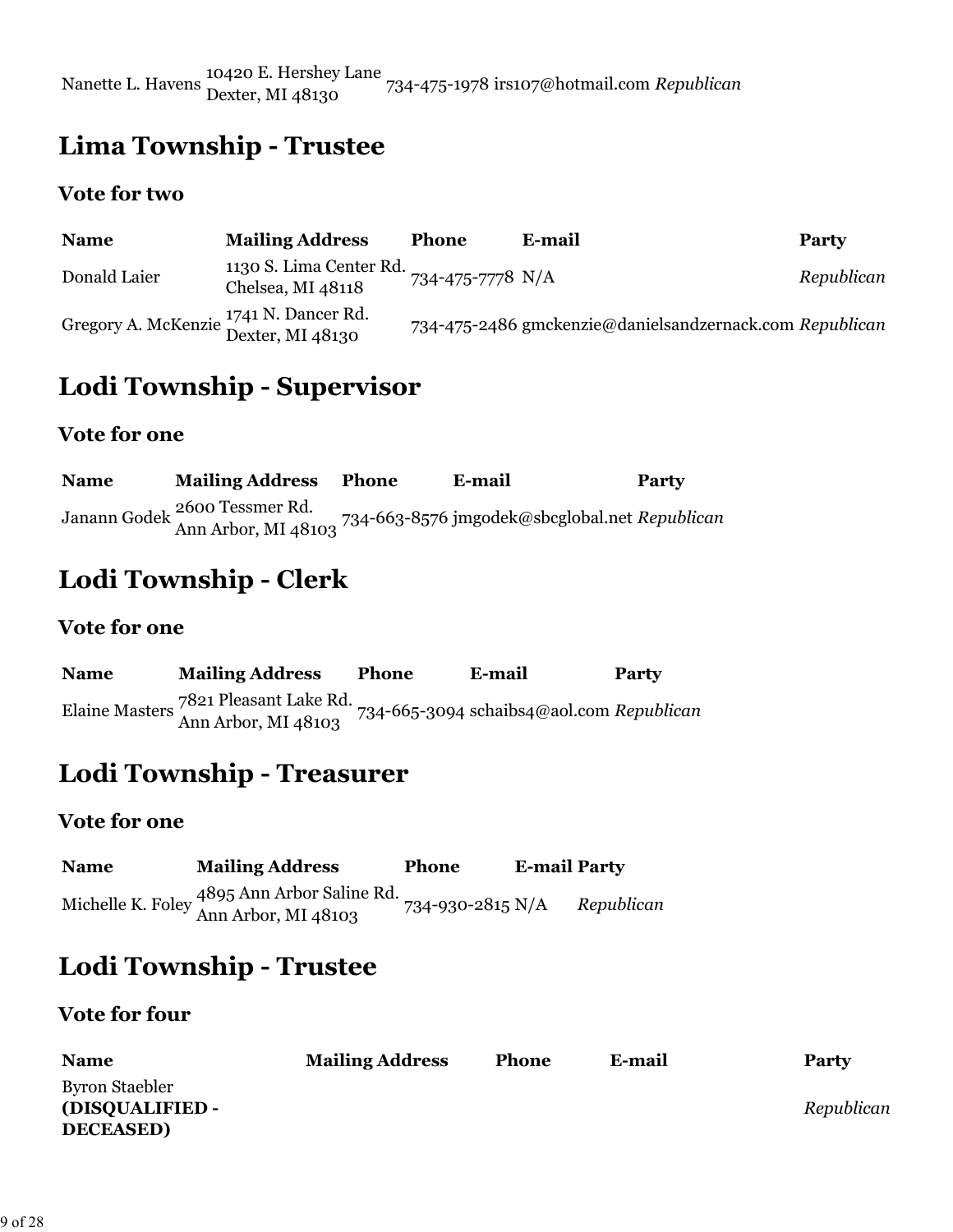| William Lindemann                 | 4260 Pleasant Lake Rd.<br>Ann Arbor, MI 48103      | 734-320-4421 N/A |                                              | Republican |
|-----------------------------------|----------------------------------------------------|------------------|----------------------------------------------|------------|
| Margaret Canham-Keeley            | 5099 Village Rd.<br>Saline, MI 48176               |                  | 734-944-2922 macanham@comcast.net Republican |            |
| Donald A. Rentscheler             | 4541 W. Ellsworth Rd.<br>Ann Arbor, MI 48103       | 734-665-3003 N/A |                                              | Republican |
| Alan E. D'Agostino<br>(Write-In)  | 4230 Pleasant Lake Rd.<br>Ann Arbor, MI 48103      | 734-769-0498 N/A |                                              | N/A        |
| Barbara Giezentaner<br>(Write-In) | 5343 Saline-<br>Waterworks Rd.<br>Saline, MI 48176 | 734-429-1353 N/A |                                              | N/A        |
| Larry F. Gakle<br>(Write-In)      | 5223 Saline-<br>Waterworks Rd.<br>Saline, MI 48176 | 734-944-4900 N/A |                                              | N/A        |
| Jeffrey Feldkamp<br>(Write-In)    | 7373 Dell Rd.<br>Saline, MI 48176                  | 734-429-7201 N/A |                                              | N/A        |
| Mark Druckmiller<br>(Write-In)    | 7590 Dell Rd.<br>Saline, MI 48176                  | 734-944-0890 N/A |                                              | N/A        |

### **Lyndon Township - Supervisor**

#### **Vote for one**

| <b>Name</b> | <b>Mailing Address</b>                                     | <b>Phone</b> | E-mail                                     | Party |
|-------------|------------------------------------------------------------|--------------|--------------------------------------------|-------|
|             | Marc E. Keezer 1344 Sugarloaf Lk. Rd.<br>Chelsea, MI 48118 |              | 734-475-0432 marckeez@gmail.com Republican |       |

### **Lyndon Township - Clerk**

### **Vote for one**

| <b>Name</b> | <b>Mailing Address Phone</b>                                                 | <b>E-mail Party</b> |            |
|-------------|------------------------------------------------------------------------------|---------------------|------------|
|             | Linda Lou Reilly 11272 Joslin Lake Rd.<br>Gregory, MI 48137 734-498-3924 N/A |                     | Democratic |

### **Lyndon Township - Treasurer**

#### **Vote for one**

**Name Mailing Address Phone E-mail Party** Mary Jane Maze 12400 Roepke Rd. Gregory, MI 48137 734-498-2692 heidi1414@att.net *Republican*

### **Lyndon Township - Trustee**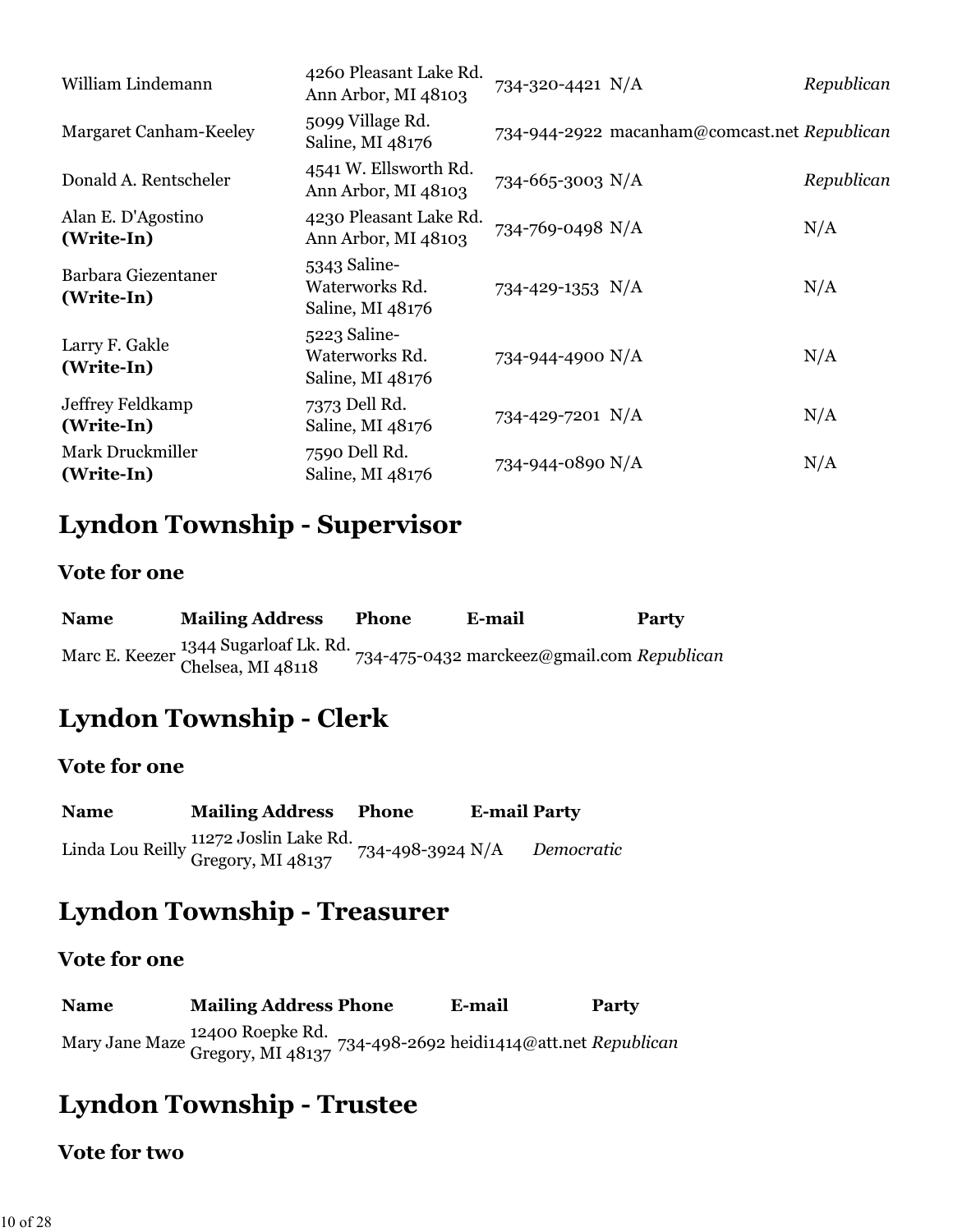| <b>Name</b>          | <b>Mailing Address Phone</b>         | E-mail                                                                               | <b>Party</b> |
|----------------------|--------------------------------------|--------------------------------------------------------------------------------------|--------------|
|                      |                                      | John H. Francis 5017 S. Lake Dr.<br>Chelsea, MI 48118 734-546-0506 jhf5017@yahoo.com | Republican   |
| <b>Robert Mester</b> | 8750 Mester Rd.<br>Chelsea, MI 48118 | 734-475-7953 bobmester@yahoo.com Democratic                                          |              |

# **Manchester Township - Supervisor**

#### **Vote for one**

**Name Mailing Address Phone E-mail Party** Gene DeRossett 327 Woodhaven Pl. Manchester, MI 48158 734-428-7719 gdrossett@yahoo.com *Republican*

### **Manchester Township - Clerk**

#### **Vote for one**

**Name Mailing Address Phone E-mail Party** Ann Becktel 327 River Bend Manchester, MI 48158 734-428-8006 mtwp\_clerk@sbcglobal.com *Republican*

### **Manchester Township - Treasurer**

#### **Vote for one**

**Name Mailing Address Phone E-mail Party** Judith A. Huber 315 Baker St. Manchester, MI 48158 734-428-7329 mtwp\_treasurer@sbcglobal.net *Republican*

### **Manchester Township - Trustee**

### **Vote for four**

| <b>Name</b>                           | <b>Mailing Address</b>                         | <b>Phone</b>     | E-mail                                               | <b>Party</b> |
|---------------------------------------|------------------------------------------------|------------------|------------------------------------------------------|--------------|
| Lyle A. Widmayer                      | 427 Territorial St.<br>Manchester, MI 48158    | N/A              | N/A                                                  | Republican   |
| Carl E. Macomber                      | 9330 Sharon Hollow Rd.<br>Manchester, MI 48158 | 734-428-9025 N/A |                                                      | Republican   |
| Pete Stumpo                           | PO Box 836<br>Manchester, MI 48158             | 734-428-0235 N/A |                                                      | Republican   |
| Robert J. Seefeld Sr. 7706 Sunset Dr. | Manchester, MI 48158                           |                  | 734-428-9878 jseefeld@yahoo.com No Party Affiliation |              |

## **Northfield Township - Supervisor**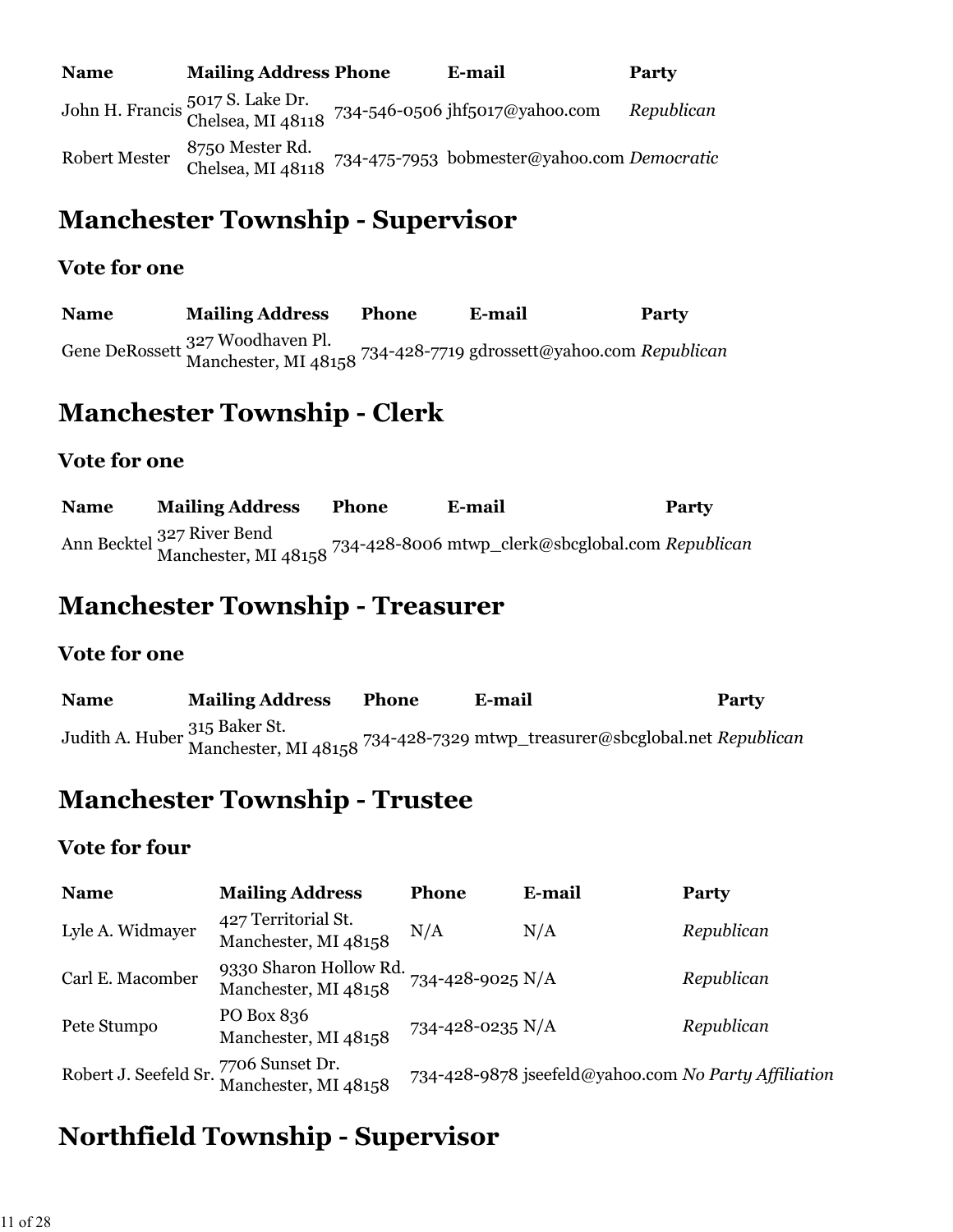| <b>Name</b>                                                                                                                                                                  | <b>Mailing Address</b>                                       | <b>Phone</b> | E-mail | <b>Party</b> |
|------------------------------------------------------------------------------------------------------------------------------------------------------------------------------|--------------------------------------------------------------|--------------|--------|--------------|
| Marilyn Handloser Engstrom Whitmore Lake, MI 48189 $^{248}$ -231-4216 hmarilyn@yahoo.com Republican Whitmore Lake, MI 48189 $^{248}$ -231-4216 hmarilyn@yahoo.com Republican |                                                              |              |        |              |
| Richard K. Rohrer                                                                                                                                                            | 290 Jennings Rd.<br>Whitmore Lake, MI 48189 734-449-8147 N/A |              |        | Democratic   |

# **Northfield Township - Clerk**

### **Vote for one**

| <b>Name</b> | <b>Mailing Address</b> | <b>Phone</b> | E-mail                                                                                                        | <b>Party</b> |
|-------------|------------------------|--------------|---------------------------------------------------------------------------------------------------------------|--------------|
|             |                        |              | Michele K. Manning 9176 Butternut<br>Whitmore Lake, MI 48189 734-915-1714 manning4clerk@hotmail.com Republica |              |

# **Northfield Township - Treasurer**

### **Vote for one**

| <b>Name</b> | <b>Mailing Address</b>                                                                          | <b>Phone</b> | E-mail                                                                  | <b>Party</b> |
|-------------|-------------------------------------------------------------------------------------------------|--------------|-------------------------------------------------------------------------|--------------|
|             | Robert Erickson 7803 Lakeshore Rd.<br>Whitmore Lake, MI 48189 734-550-9266 rjerickson10@aol.com |              |                                                                         | Democratic   |
| Kathy Braun | 316 E. Shore Dr.                                                                                |              | Whitmore Lake, MI 48189 734-449-4048 kathysuebraun@gmail.com Republican |              |

### **Northfield Township - Trustee**

### **Vote for four**

| <b>Name</b>           | <b>Mailing Address</b>                                                                          | Phone | E-mail | Party      |
|-----------------------|-------------------------------------------------------------------------------------------------|-------|--------|------------|
| Wayne F. Dockett      | PO Box 426<br>Whitmore Lake, MI 48189 $^{734\text{-}449\text{-}4600\ \mathrm{N/A}}$             |       |        | Republican |
| Jacqueline R. Otto    | 1075 St. Andrews Dr.<br>Whitmore Lake, MI 48189 734-368-2251 jackiotto@yahoo.com Republican     |       |        |            |
| Athena Trentin        | 8972 Ash Dr.<br>Whitmore Lake, MI 48189 734-276-2295 athena2008@live.com Democratic             |       |        |            |
| Douglas R. Del Favero | P.O. Box 595<br>Whitmore Lake, MI 48189 734-649-5439 N/A                                        |       |        | Democratic |
| Jeffery Vega          | 30 Whittier<br>Whitmore Lake, MI 48189 734-223-2418 N/A                                         |       |        | Republican |
| Janet M. Chick        | 7910 Turnberry Dr.<br>Whitmore Lake, MI 48189 $^{734\text{-}449\text{-}4701}$ jchick711@aol.com |       |        | Republican |
| David E. Gibbons Jr.  | PO Box 503<br>Whitmore Lake, MI 48189 734-449-4384 N/A                                          |       |        | Democratic |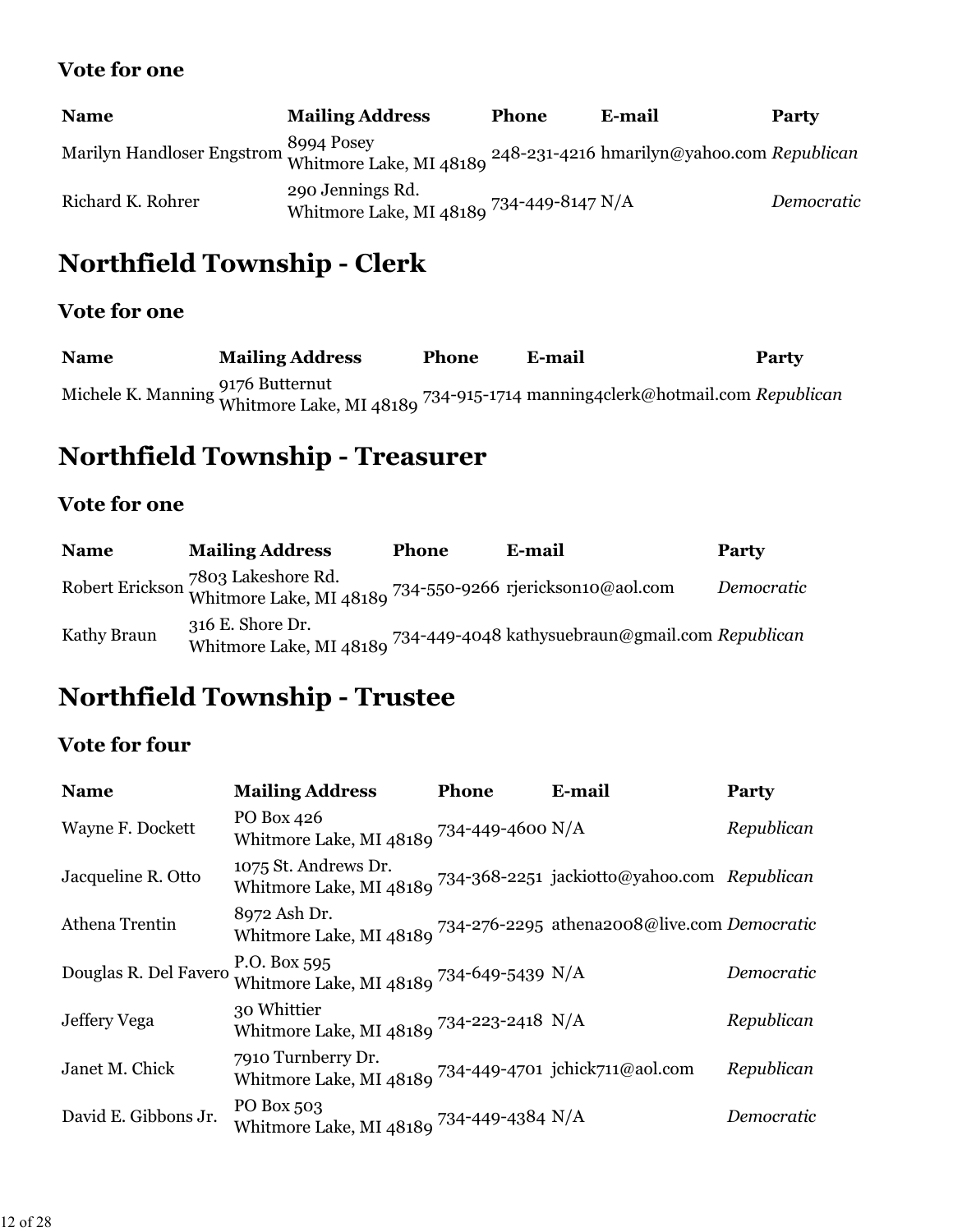### **Pittsfield Township - Supervisor**

#### **Vote for one**

**Name Mailing Address Phone E-mail Party** Mandy Grewal 1452 Bicentennial Pkwy. Ann Arbor, MI 48108 734-429-4288 grewalm@comcast.net *Democratic*

# **Pittsfield Township - Clerk**

#### **Vote for one**

**Name Mailing Address Phone E-mail Party** Alan Israel 3543 Bent Trail Dr. Ann Arbor, MI 48108 734-913-0618 alanisrael@comcast.net *Democratic*

### **Pittsfield Township - Treasurer**

#### **Vote for one**

| <b>Name</b>                                                            | <b>Mailing Address</b> | <b>Phone</b> | E-mail                                                | <b>Party</b> |
|------------------------------------------------------------------------|------------------------|--------------|-------------------------------------------------------|--------------|
| Patricia Tupacz Scribner 4295 Spring Lake Blvd.<br>Ann Arbor, MI 48108 |                        |              | 734-741-5209 patriciaann1945@sbcglobal.net Democratic |              |

## **Pittsfield Township - Trustee**

#### **Vote for four**

| <b>Name</b>         | <b>Mailing Address</b>                                                          | <b>Phone</b> | E-mail                                             | Party      |
|---------------------|---------------------------------------------------------------------------------|--------------|----------------------------------------------------|------------|
| <b>Gerald Krone</b> | 5784 E. Silo Ridge Dr. 734-662-9296 N/A<br>Ann Arbor, MI 48108 734-662-9296 N/A |              |                                                    | Democratic |
|                     | Frank F. Lotfian 4568 Christina Dr.<br>Ypsilanti, MI 48197                      |              | 734-646-0202 ffl541@aol.com                        | Democratic |
| Chol Yi             | 1741 Monterey Ct.<br>Ann Arbor, MI 48108                                        |              | 734-657-0637 cholyi@sbcglobal.net                  | Democratic |
|                     | Stephanie Hunt 4127 Ridgewood<br>Ypsilanti, MI 48197                            |              | 734-369-3026 stephanie_hunt@comcast.net Democratic |            |

### **Pittsfield Township - Park Commissioner**

#### **Vote for five**

| <b>Mailing Address Phone</b><br><b>Name</b> |  | E-mail | <b>Party</b> |
|---------------------------------------------|--|--------|--------------|
|---------------------------------------------|--|--------|--------------|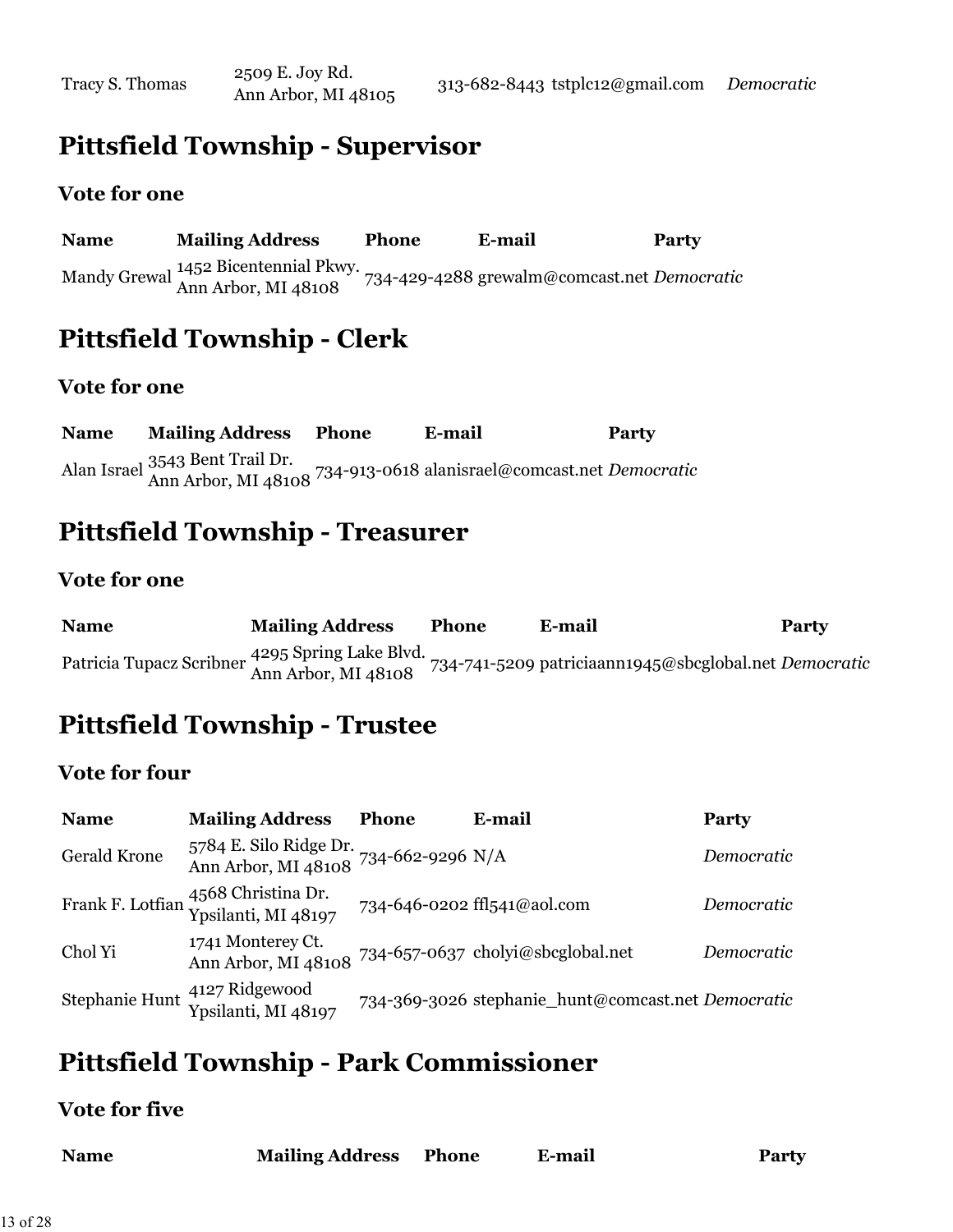| Karen A. Zera            | 5635 Thomas Rd.<br>Ann Arbor, MI 48108 734-973-0280 zera4@aol.com |                                                       | Democratic |
|--------------------------|-------------------------------------------------------------------|-------------------------------------------------------|------------|
| Patricia Stanton-Kawalec | 1606 Pond Shore Dr.                                               | Ann Arbor, MI 48108 734-944-1505 pssk1985@comcast.net | Democratic |
| Deborah Hoffman          | 3644 Textile Rd.<br>Ypsilanti, MI 48197                           | 734-476-1624 ddhoffman56@sbcglobal.net Democratic     |            |
| Theresa S. Tupacz        | 1292 Waterway Dr.                                                 | Ann Arbor, MI 48108 734-417-8768 ttupacz@comcast.net  | Democratic |
| Joan Coxton              | 3551 Bent Trail<br>Ann Arbor, MI 48108 734-546-9943 N/A           |                                                       | Democratic |

### **Salem Township - Supervisor**

### **Vote for one**

| <b>Name</b> | <b>Mailing Address Phone</b> | E-mail                                                                                                                  | Party |
|-------------|------------------------------|-------------------------------------------------------------------------------------------------------------------------|-------|
|             |                              | Gary Whittaker 7897 Six Mile Rd.<br>Northville, MI 48168 <sup>248-437-2453</sup> threecedarsfarm@charter.net Republican |       |

# **Salem Township - Clerk**

### **Vote for one**

| <b>Name</b> | <b>Mailing Address Phone</b> | E-mail                                                                                    | <b>Party</b> |
|-------------|------------------------------|-------------------------------------------------------------------------------------------|--------------|
|             |                              | Del Wensley 8311 Joy Rd.<br>Plymouth, MI 48170 734-637-8902 delwensley@aol.com Republican |              |

# **Salem Township - Treasurer**

### **Vote for one**

| <b>Name</b> | <b>Mailing Address Phone</b> | E-mail                                                                                                       | Party |
|-------------|------------------------------|--------------------------------------------------------------------------------------------------------------|-------|
|             |                              | Dale Converse 7667 Currie Rd.<br>Northville, MI 48168 <sup>248-468-4048</sup> sgconverse@juno.com Republican |       |

### **Salem Township - Trustee**

### **Vote for four**

| <b>Name</b>     | <b>Mailing Address</b>                                          | <b>Phone</b> | E-mail                                              | <b>Party</b> |
|-----------------|-----------------------------------------------------------------|--------------|-----------------------------------------------------|--------------|
| John Daniel     | 7284 Angle Rd.<br>Northville, MI 48168                          |              | 248-486-6326 john.daniel1@yahoo.com                 | Republican   |
| T.J. McLaughlin | 9222 Dixboro Rd.<br>South Lyon, MI 48178                        |              | 248-437-6244 gemtjm@yahoo.com                       | Republican   |
|                 | Maribeth Schmidt 6770 Spring Meadow Lane,<br>Plymouth, MI 48170 |              | 734-262-3263 schmidtfortrustee@yahoo.com Republican |              |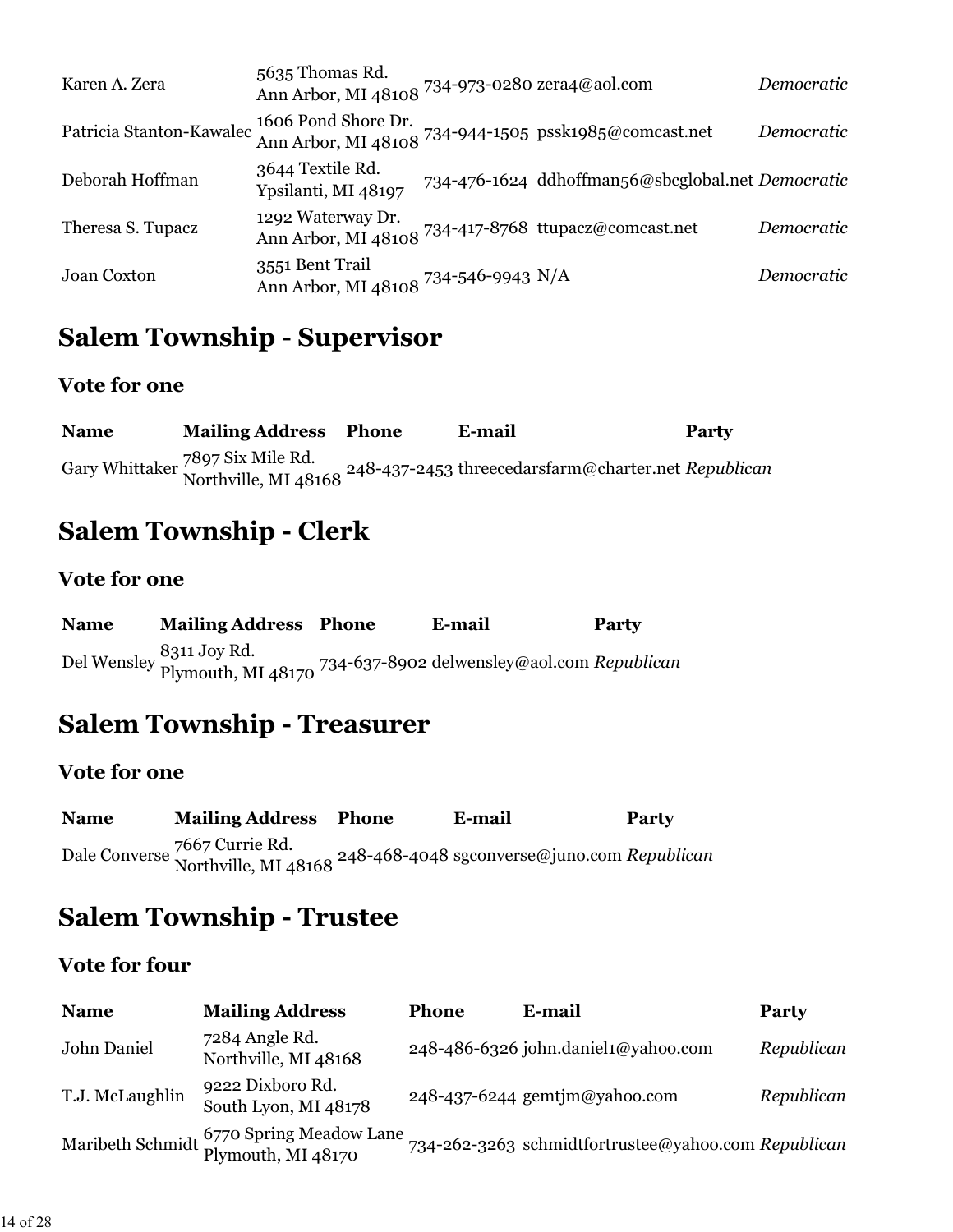## **Saline Township - Supervisor**

#### **Vote for one**

| <b>Name</b> | <b>Mailing Address Phone</b>                        |                  | <b>E-mail Party</b> |            |
|-------------|-----------------------------------------------------|------------------|---------------------|------------|
|             | James C. Marion 8991 Marion Rd.<br>Saline, MI 48176 | 734-429-5155 N/A |                     | Republican |

# **Saline Township - Clerk**

#### **Vote for one**

**Name Mailing Address Phone E-mail Party** Kelly Marion <sup>4254</sup> Arkona Rd.<br>Saline, MI 48176 Saline, MI 48176 734-429-9968 kmarion@provide.net *Republican*

### **Saline Township - Treasurer**

#### **Vote for one**

| <b>Name</b> | <b>Mailing Address Phone</b>                                         | <b>E-mail Party</b> |            |
|-------------|----------------------------------------------------------------------|---------------------|------------|
|             | Judy M. Gordon 4690 Willow Road<br>Saline, MI 48176 734-429-7729 N/A |                     | Republican |

### **Saline Township - Trustee**

#### **Vote for two**

| <b>Name</b>                                              | <b>Mailing Address Phone</b>        |                  | <b>E-mail Party</b> |            |
|----------------------------------------------------------|-------------------------------------|------------------|---------------------|------------|
| Robert Julius Marion 3150 Arkona Rd.<br>Saline, MI 48176 |                                     | 734-429-4869 N/A |                     | Republican |
| Robert L. Prehn                                          | 5895 Arkona Rd.<br>Saline, MI 48176 | 734-429-5637 N/A |                     | Republican |

# **Scio Township - Supervisor**

#### **Vote for one**

**Name Mailing Address Phone E-mail Party** E. Spaulding Clark 3648 Deerfield Place Ann Arbor, MI 48103 734-761-8519 spauldingclark@yahoo.com *Democratic*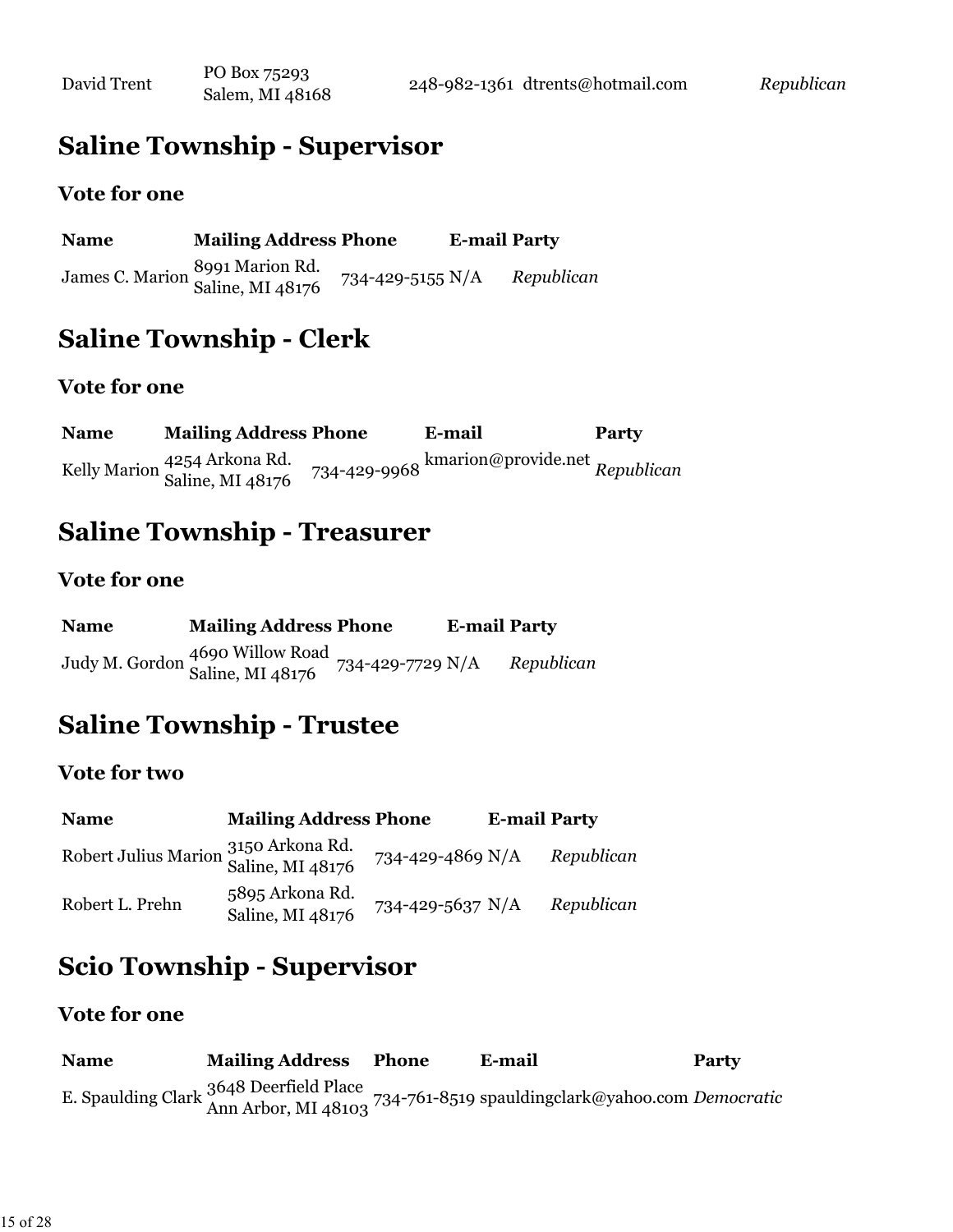# **Scio Township - Clerk**

### **Vote for one**

**Name Mailing Address Phone E-mail Party** Nancy C. Hedberg 824 Honey Creek Drive Ann Arbor, MI 48103 734-905-3168 hedbergla@gmail.com *Democratic*

### **Scio Township - Treasurer**

#### **Vote for one**

| <b>Name</b> | <b>Mailing Address Phone</b>                                  |                  | <b>E-mail Party</b> |            |
|-------------|---------------------------------------------------------------|------------------|---------------------|------------|
|             | Donna E. Palmer <sup>2303</sup> Scio Road<br>Dexter, MI 48130 | 734-741-1141 N/A |                     | Democratic |

### **Scio Township - Trustee**

### **Vote for four**

| <b>Name</b>            | <b>Mailing Address</b>                                | Phone | E-mail                                              | Party      |
|------------------------|-------------------------------------------------------|-------|-----------------------------------------------------|------------|
| David S. Read          | 769 Merlin Way<br>Dexter, MI 48130                    |       | 734-761-6637 dread@twp.scio.mi.us                   | Democratic |
|                        | 2555 Scio Road<br>Richard A. DeLong 2000 North 148130 |       | 734-665-5592 dickdelong@aol.com                     | Democratic |
| <b>Jack Knowles</b>    | 3420 Woodlea Drive<br>Ann Arbor, MI 48103             |       | 734-663-3082 mjknowles3@gmail.com                   | Democratic |
| <b>Christine Green</b> | 4505 Dexter Rd.<br>Ann Arbor, MI 48103                |       | 734-994-6380 christine.green@comcast.net Democratic |            |

### **Sharon Township - Supervisor**

#### **Vote for one**

| <b>Name</b> | <b>Mailing Address</b> | <b>Phone</b> | E-mail                                                                                                     | Party |
|-------------|------------------------|--------------|------------------------------------------------------------------------------------------------------------|-------|
|             |                        |              | Peter Psarouthakis 4759 Jacob Road<br>Grass Lake, MI 49240 734-320-9240 peter@ewiassociates.com Republican |       |

# **Sharon Township - Clerk**

| <b>Name</b> | <b>Mailing Address</b> | <b>Phone</b> | E-mail                                                                                                     | Party |
|-------------|------------------------|--------------|------------------------------------------------------------------------------------------------------------|-------|
|             |                        |              | Chelsea Mikel 5841 M-52<br>Manchester, MI 48158 <sup>248-910-5527</sup> mikel.chelsea@gmail.com Republican |       |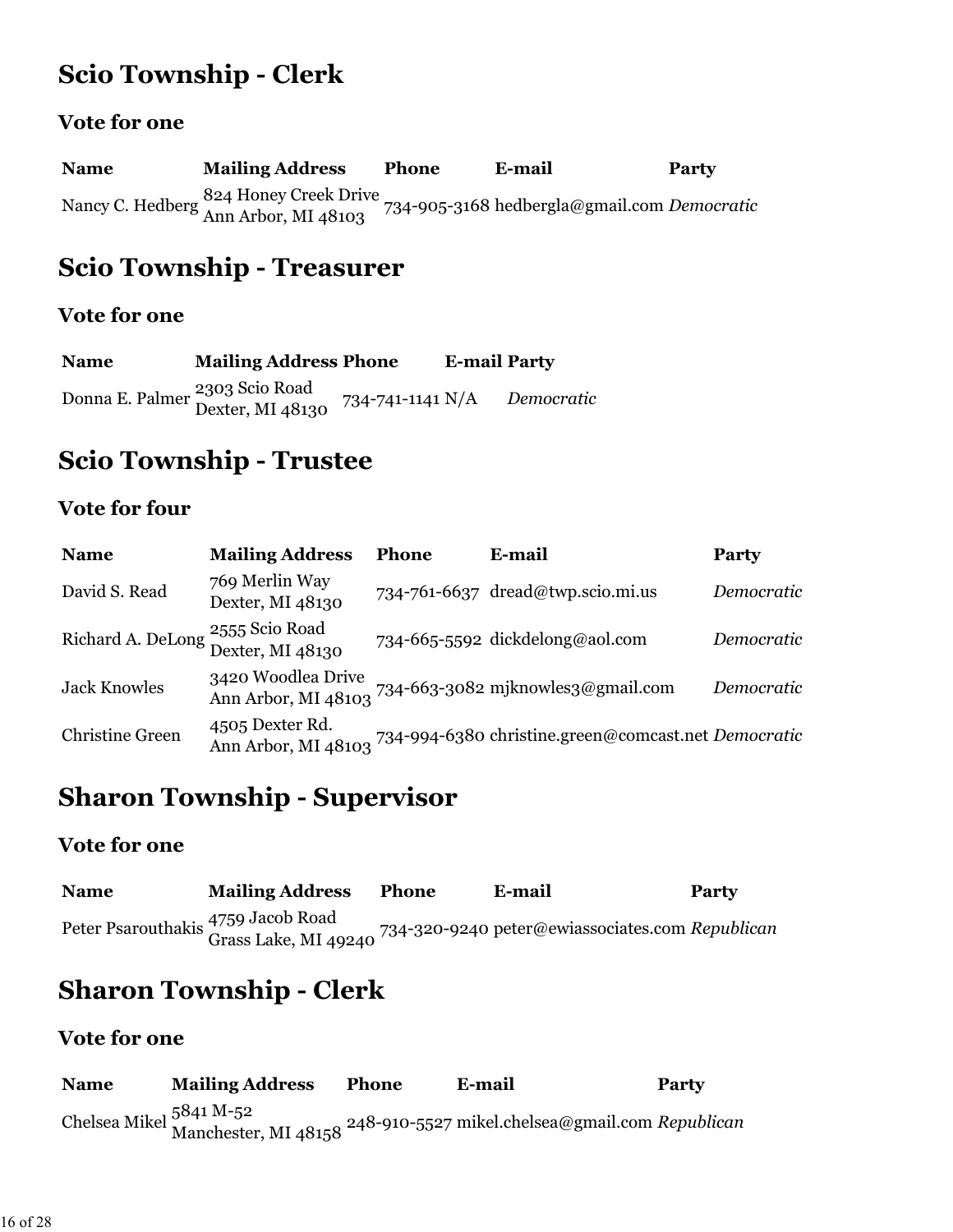## **Sharon Township - Treasurer**

#### **Vote for one**

**Name Mailing Address Phone E-mail Party** Brian Simons 19551 Lehman Road Manchester, MI 48158 734-475-0138 simsays@msn.com *Republican*

### **Sharon Township - Trustee**

#### **Vote for two**

| <b>Name</b>          | <b>Mailing Address</b>                                   | <b>Phone</b> | E-mail                                                                                       | Party                |
|----------------------|----------------------------------------------------------|--------------|----------------------------------------------------------------------------------------------|----------------------|
| <b>James Hopkins</b> | 4700 Jacob Road<br>Grass Lake, MI 49240 734-428-1182 N/A |              |                                                                                              | Republican           |
| Katharyn Spiegel     | 4700 Jacob Road                                          |              | Grass Lake, MI 49240 734-428-1182 kathyspiegelphd@gmail.com No Party Affiliation             |                      |
|                      |                                                          |              | Patricia J. Farmer 6634 Peckins Rd.<br>Manchester, MI 48158 734-433-0398 jene45@peoplepc.com | No Party Affiliation |

### **Superior Township - Supervisor**

#### **Vote for one**

| <b>Name</b> | <b>Mailing Address Phone</b>                                          | <b>E-mail Party</b> |            |
|-------------|-----------------------------------------------------------------------|---------------------|------------|
|             | villiam McFarlane 3443 Napier<br>Vosilanti. MI 48198 734-483-6193 N/A |                     | Democratic |

# **Superior Township - Clerk**

#### **Vote for one**

**Name Mailing Address Phone E-mail Party** David M. Phillips 7777 Cherry Hill Rd. Ypsilanti, MI 48198 734-485-7125 cherryhill7777@aol.com *Democratic*

## **Superior Township - Treasurer**

#### **Vote for one**

| <b>Name</b> | <b>Mailing Address Phone</b> | E-mail                                                                                                | Party |
|-------------|------------------------------|-------------------------------------------------------------------------------------------------------|-------|
|             |                              | Brenda L. McKinney 8418 Thames Ct.<br>Ypsilanti, MI 48198 734-481-0336 bmck628@comcast.net Democratic |       |

## **Superior Township - Trustee**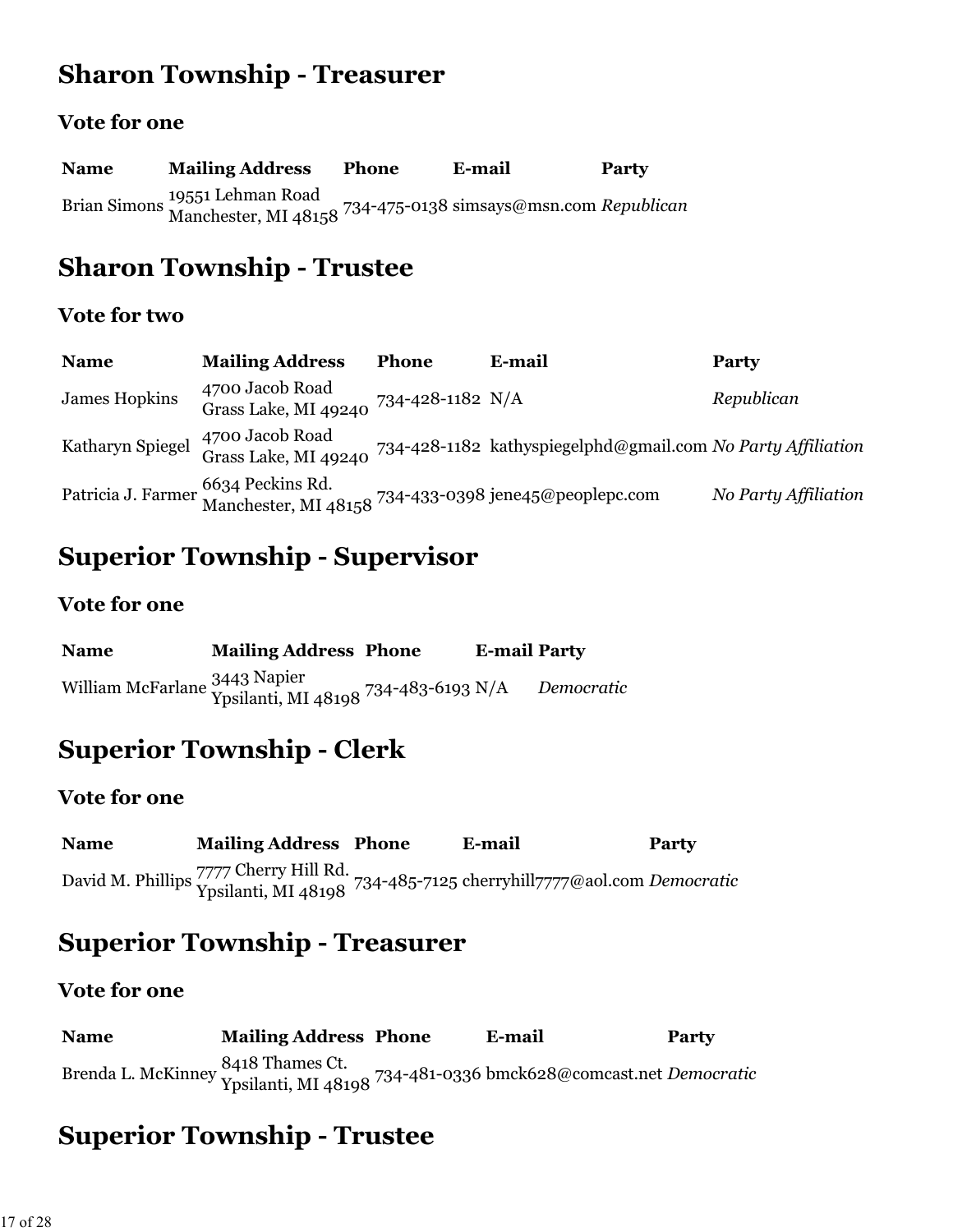### **Vote for four**

| <b>Name</b>          | <b>Mailing Address</b>                    | Phone | E-mail                                                    | Party      |
|----------------------|-------------------------------------------|-------|-----------------------------------------------------------|------------|
| Lisa Lewis           | 8395 Lakeview Ct.<br>Ypsilanti, MI 48198  |       | 734-487-8765 TLCLAL3@aol.com                              | Democratic |
| Nancy E. Caviston    | 4115 Napier Road<br>Plymouth, MI 48170    |       | 734-455-8120 ncaviston@comcast.net                        | Democratic |
| Alex Williams        | 9105 Ann Arbor Rd.<br>Plymouth, MI 48170  |       | 248-615-3748 flex.williams@gmail.com Democratic           |            |
| Kevin Jardine        | 1515 Ridge Rd. #74<br>Ypsilanti, MI 48198 |       | 734-217-6998 kjardineo6@gmail.com                         | Republican |
| <b>Rodrick Green</b> | 1889 Ashley Dr.<br>Ypsilanti, MI 48198    |       | 734-829-7464 $_{\rm rodgreen2451@yahoo.com}$ $Democratic$ |            |

# **Superior Township - Park Commissioner**

### **Vote for seven**

| <b>Name</b>                    | <b>Mailing Address</b>                      | <b>Phone</b>     | E-mail                                          | Party      |
|--------------------------------|---------------------------------------------|------------------|-------------------------------------------------|------------|
| Marion E. Morris               | 8264 Vreeland Rd.<br>Ypsilanti, MI 48198    | 734-482-7414 N/A |                                                 | Democratic |
| Mirada C. Jenkins              | 1754 Hamlet Drive<br>Ypsilanti, MI 48198    |                  | 734-544-1011 msmiradaj@gmail.com                | Democratic |
| Sandi Lopez                    | 6735 Vreeland Rd.<br>Ypsilanti, MI 48198    |                  | 734-485-7558 sandiclopez@comcast.net Democratic |            |
| Terry Lee Lansing              | 9805 Geddes Rd.<br>Ypsilanti, MI 48198      | N/A              | N/A                                             | Democratic |
| Martha Kern-Boprie             | 1659 Sheffield Dr.<br>Ypsilanti, MI 48198   |                  | 734-483-3621 kernm@umich.edu                    | Democratic |
| <b>Janice Berry</b>            | 6735 Cherry Hill Rd.<br>Ypsilanti, MI 48198 |                  | 734-483-3522 jeberry@umich.edu                  | Democratic |
| Uva Mae Wilbanks<br>(Write-In) | 1515 Ridge Rd., #302<br>Ypsilanti, MI 48198 | 734-487-7884     |                                                 | Democratic |

# **Sylvan Township - Supervisor**

### **Vote for one**

| <b>Name</b>     | <b>Mailing Address Phone</b>                                               | E-mail                                       | <b>Party</b>         |
|-----------------|----------------------------------------------------------------------------|----------------------------------------------|----------------------|
| Scott E. Cooper | 1280 Ridge Rd.<br>Chelsea, MI 48118                                        | 734-475-4235 secooper@comcast.net Republican |                      |
|                 | Robert W. Lange 17212 Carolina Trace<br>Chelsea, MI 48118 734-475-7323 N/A |                                              | No Party Affiliation |

# **Sylvan Township - Clerk**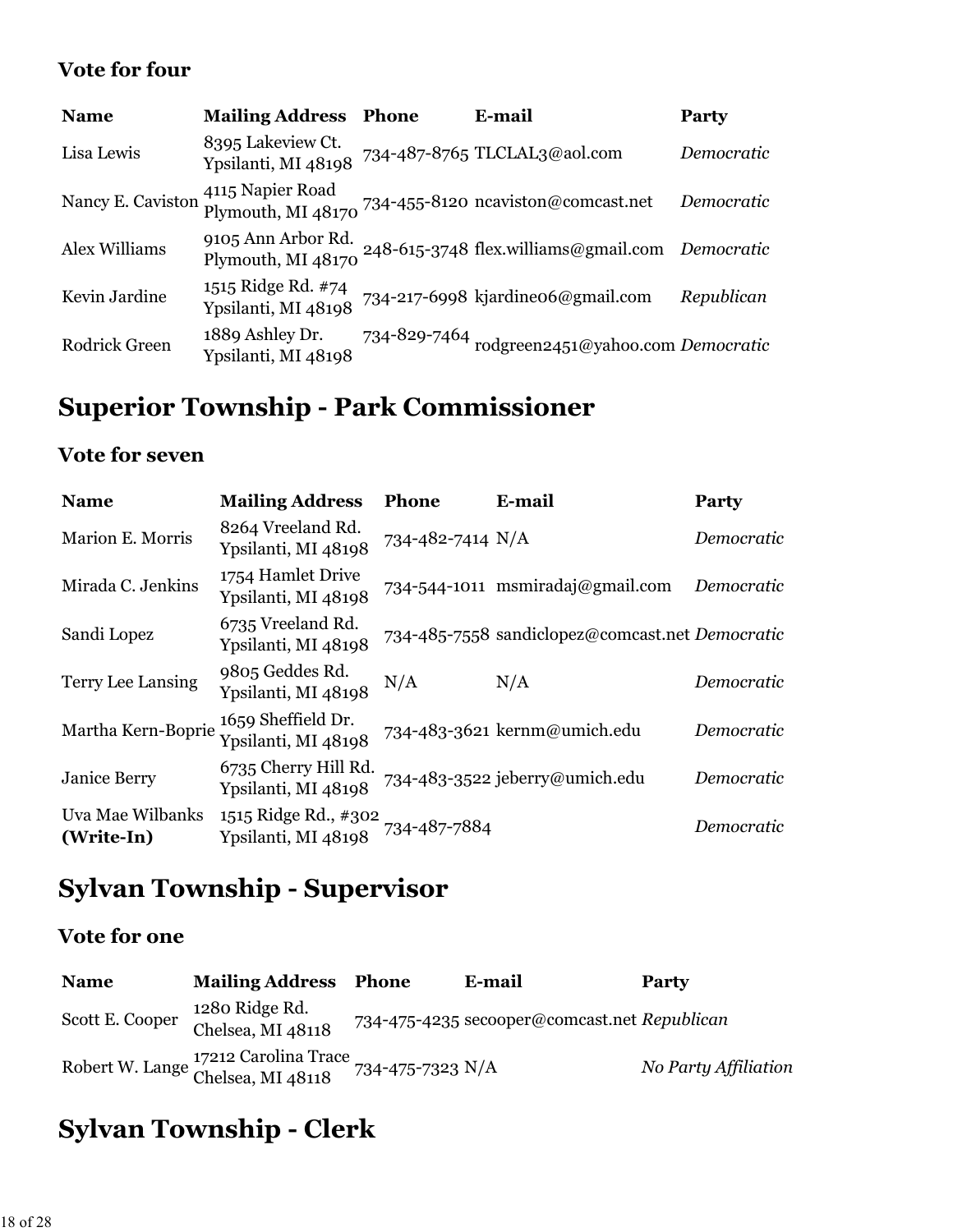| <b>Name</b> | <b>Mailing Address Phone</b> | E-mail                                                                                                                  | <b>Party</b> |
|-------------|------------------------------|-------------------------------------------------------------------------------------------------------------------------|--------------|
|             |                              | Douglas M. Smith <sup>16940</sup> Heim Rd.<br>Chelsea, MI 48118 <sup>734-475-6145</sup> dougmsmith@yahoo.com Republican |              |

### **Sylvan Township - Treasurer**

#### **Vote for one**

**Name Mailing Address Phone E-mail Party** Rodney J. Branham 17262 Fahrner Rd. Chelsea, MI 48118 734-604-2540 rerun45@rocketmail.com *Republican*

### **Sylvan Township - Trustee**

#### **Vote for two**

| <b>Name</b>      | <b>Mailing Address Phone</b>                           |                  | E-mail                                                          | <b>Party</b>         |
|------------------|--------------------------------------------------------|------------------|-----------------------------------------------------------------|----------------------|
| Kurt P. Koseck   | 679 Glazier Rd.                                        |                  | Chelsea, MI 48118 734-475-8714 kkoseck@cmsenergy.com Republican |                      |
| Roy Schmidt      | 1160 Pierce Rd.<br>Chelsea, MI 48118                   |                  | 734-904-9622 rds3wave@yahoo.com                                 | Republican           |
| Sandra J. Egeler | 18100 Garvey Rd.<br>Chelsea, MI 48118 734-475-9954 N/A |                  |                                                                 | Democratic           |
| Alex Slocum      | 335 Glazier Rd.<br>Chelsea, MI 48118                   | 734-433-0676 N/A |                                                                 | No Party Affiliation |

## **Webster Township - Supervisor**

#### **Vote for one**

| <b>Name</b>                                            | <b>Mailing Address Phone</b> | E-mail                                              | Party |
|--------------------------------------------------------|------------------------------|-----------------------------------------------------|-------|
| John V. Kingsley, Jr. 6000 Joy Rd.<br>Dexter, MI 48130 |                              | 734-426-0669 jkingsley@twp.webster.mi.us Republican |       |

### **Webster Township - Clerk**

### **Vote for one**

| <b>Name</b> | <b>Mailing Address Phone</b>                     | E-mail                                            | Party |
|-------------|--------------------------------------------------|---------------------------------------------------|-------|
|             | Mary Dee Heller 5530 Joy Rd.<br>Dexter, MI 48130 | 734-426-4519 mheller@twp.webster.mi.us Republican |       |

### **Webster Township - Treasurer**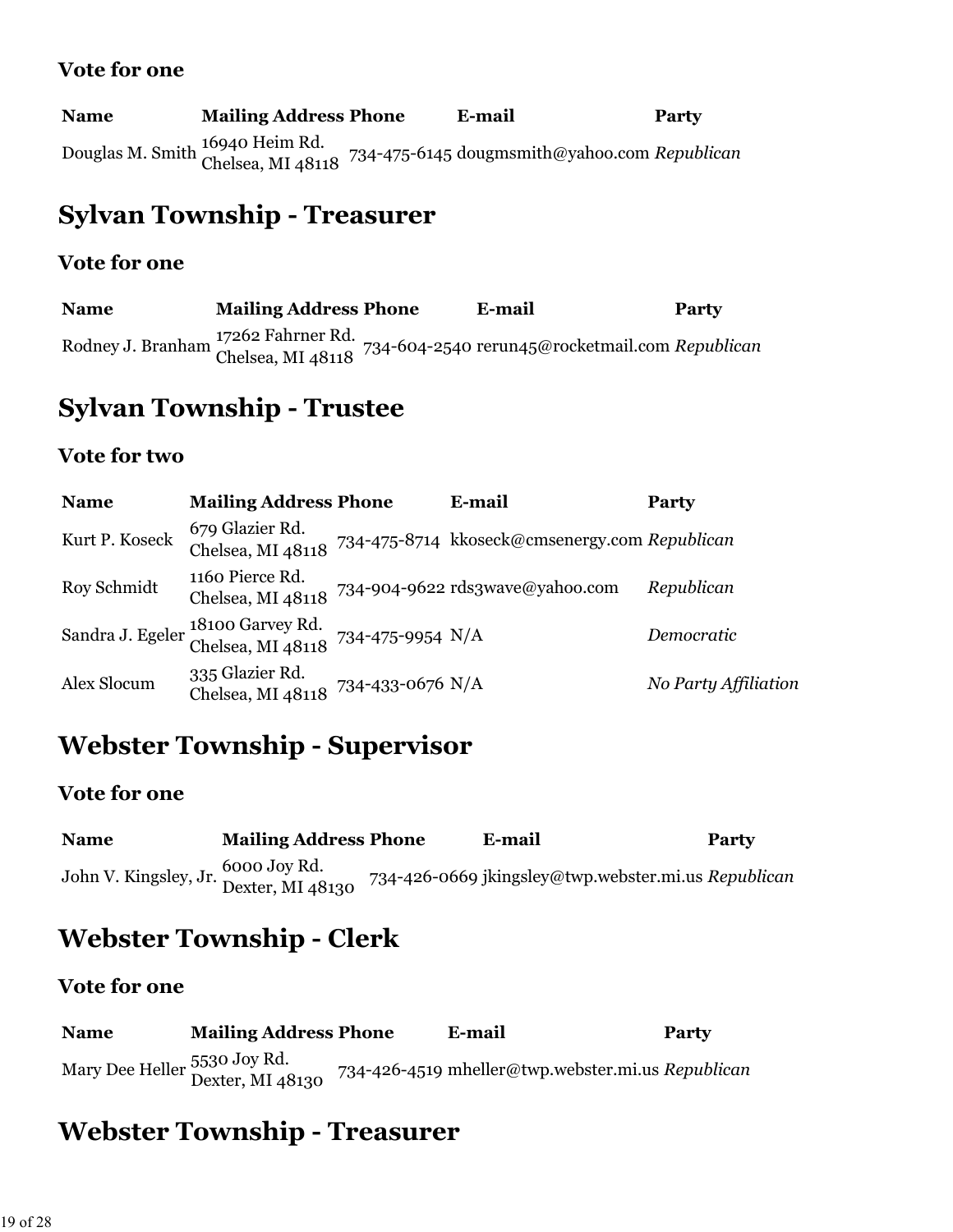| <b>Name</b> | <b>Mailing Address Phone</b>                          | E-mail                                             | Party |
|-------------|-------------------------------------------------------|----------------------------------------------------|-------|
|             | Carol A. Whitney 4060 Farrell Rd.<br>Dexter, MI 48130 | 734-426-6152 cwhitney@twp.webster.mi.us Republican |       |

# **Webster Township - Trustee**

### **Vote for four**

| <b>Name</b>             | <b>Mailing Address</b>                         | Phone            | E-mail                                                 | Party                   |
|-------------------------|------------------------------------------------|------------------|--------------------------------------------------------|-------------------------|
| Charles L.<br>Estleman  | 5695 Walsh Road<br>Whitmore Lake, MI<br>48189  | 734-424-0100 N/A |                                                        | Republican              |
| Gary J. Koch            | 6772 Mast Road<br>Dexter, MI 48130             |                  | 734-426-5552 garykoch@charter.net                      | Republican              |
| Richard<br>Kleinschmidt | 6158 Webster Church<br>Rd.<br>Dexter, MI 48130 |                  | 734-649-0747 rkleinshmidt@twp.webster.mi.us Republican |                         |
| <b>Bradley Gibson</b>   | 6344 Mast<br>Dexter, MI 48130                  |                  | 734-649-2382 bbgibson@yahoo.com                        | Democratic              |
| John H. Westman         | 8130 Chamberlin Rd.<br>Dexter, MI 48130        |                  | 734-426-3420 jwestman@umich.edu                        | Republican              |
| Denette Bolyard         | 9672 Huron River Dr.<br>Dexter, MI 48130       |                  | 734-646-3467 dbolyard@charter.net                      | No Party<br>Affiliation |

# **York Township - Supervisor**

### **Vote for one**

| <b>Name</b>                                         | <b>Mailing Address Phone</b>           |                  | E-mail                                       | <b>Party</b> |
|-----------------------------------------------------|----------------------------------------|------------------|----------------------------------------------|--------------|
| Joan Alexander                                      | 2218 Mooreville Rd.<br>Milan, MI 48160 |                  | 734-429-3789 jma1121@frontier.com Democratic |              |
| John W. Stanowski 9449 Moon Rd.<br>Saline, MI 48176 |                                        | 734-429-1082 N/A |                                              | Republican   |

# **York Township - Clerk**

### **Vote for one**

| <b>Name</b> | <b>Mailing Address Phone</b>                    | E-mail                                   | Party |
|-------------|-------------------------------------------------|------------------------------------------|-------|
|             | Helen Neill 9643 Nabozny Dr.<br>Milan, MI 48160 | 734-429-3777 hln321@yahoo.com Republican |       |

# **York Township - Treasurer**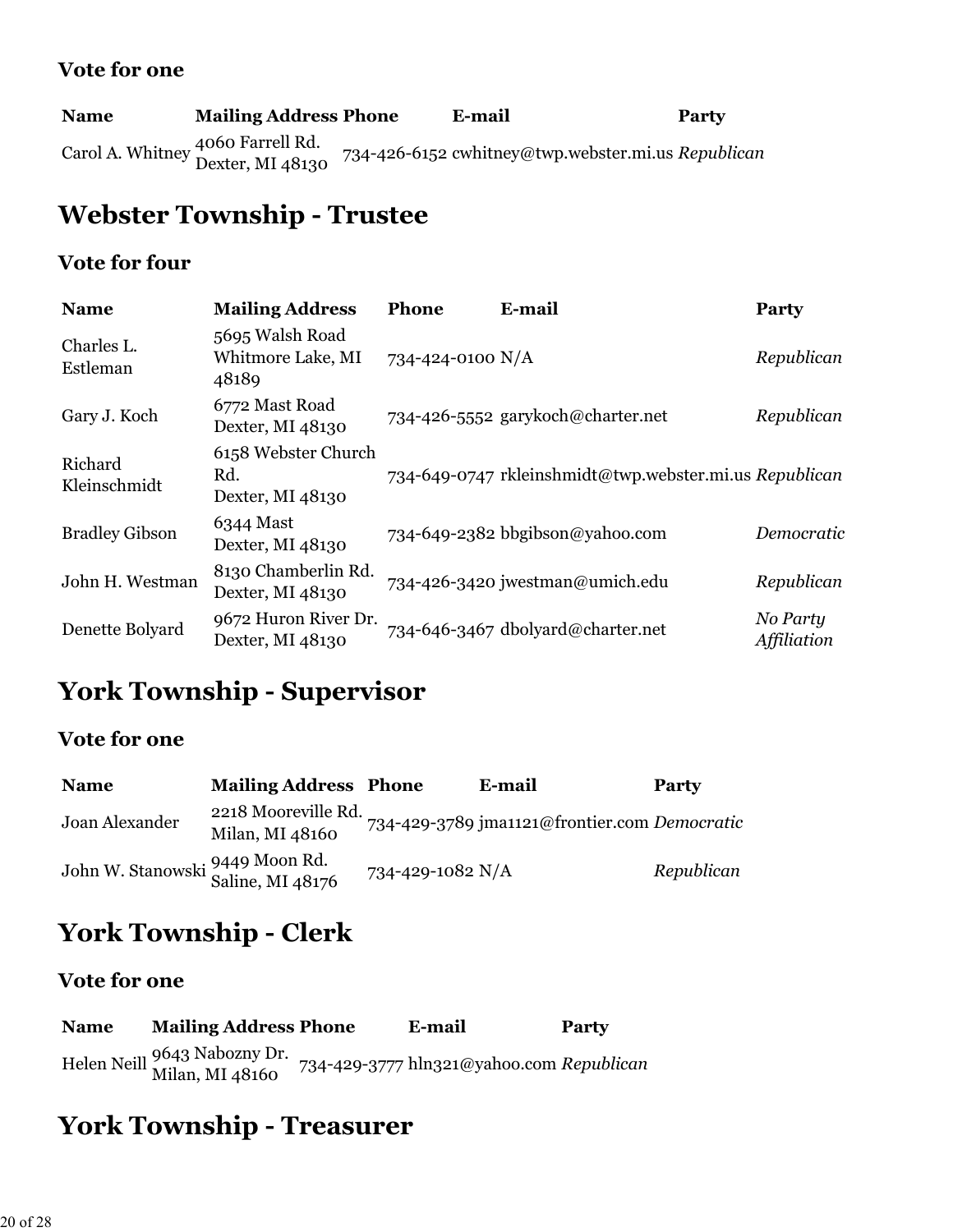| <b>Name</b>                                           | <b>Mailing Address Phone</b> | E-mail                                          | Party |
|-------------------------------------------------------|------------------------------|-------------------------------------------------|-------|
| Sally Benjamin Louis 80 Willow Rd.<br>Milan, MI 48160 |                              | 734-439-8642 swimmomx4@sbcglobal.net Republican |       |

# **York Township - Trustee**

#### **Vote for four**

| <b>Name</b>      | <b>Mailing Address</b>                      | Phone              | E-mail                                          | Party      |
|------------------|---------------------------------------------|--------------------|-------------------------------------------------|------------|
| Jane A. Kartje   | 3503 Judd Rd.<br>Milan, MI 48160            |                    | 734-439-2954 jdkartje@aol.com                   | Republican |
| Jill A. Hargrove | 11300 Moon Rd.<br>Milan, MI 48160           |                    | 734-678-4088 jahargrove@frontier.com Republican |            |
| Brian F. Iott    | 1188 E. David Kempf Ct.<br>Saline, MI 48176 |                    | 734-365-3530 brian@iott.com                     | Republican |
| Dan C. Pichla    | 686 Willis Rd.<br>Saline, MI 48176          |                    | 734-429-5677 mopardarp@gmail.com Republican     |            |
| Gary Zajac       | 3400 Lutz Dr.<br>Milan, MI 48160            | 734-944-1154 $N/A$ |                                                 | Democratic |

### **Ypsilanti Township - Supervisor**

#### **Vote for one**

| <b>Name</b> | <b>Mailing Address Phone</b> | E-mail                                                                                                    | Party |
|-------------|------------------------------|-----------------------------------------------------------------------------------------------------------|-------|
|             |                              | Brenda L. Stumbo 9622 Endicott Lane<br>Ypsilanti, MI 48197 734-255-6302 brendastumbo@yahoo.com Democratic |       |

## **Ypsilanti Township - Clerk**

### **Vote for one**

| <b>Name</b> | <b>Mailing Address Phone</b> | E-mail                                                                                                | <b>Party</b> |
|-------------|------------------------------|-------------------------------------------------------------------------------------------------------|--------------|
|             |                              | Karen Lovejoy Roe 8677 Merritt Rd.<br>Ypsilanti, MI 48197 734-485-7973 kroeggg@comcast.net Democratic |              |

## **Ypsilanti Township - Treasurer**

#### **Vote for one**

**Name Mailing Address Phone E-mail Party** Larry Doe 9347 S. Huron River Dr. Ypsilanti, MI 48197 734-483-2839 ljdoe@sbcglobal.net *Democratic*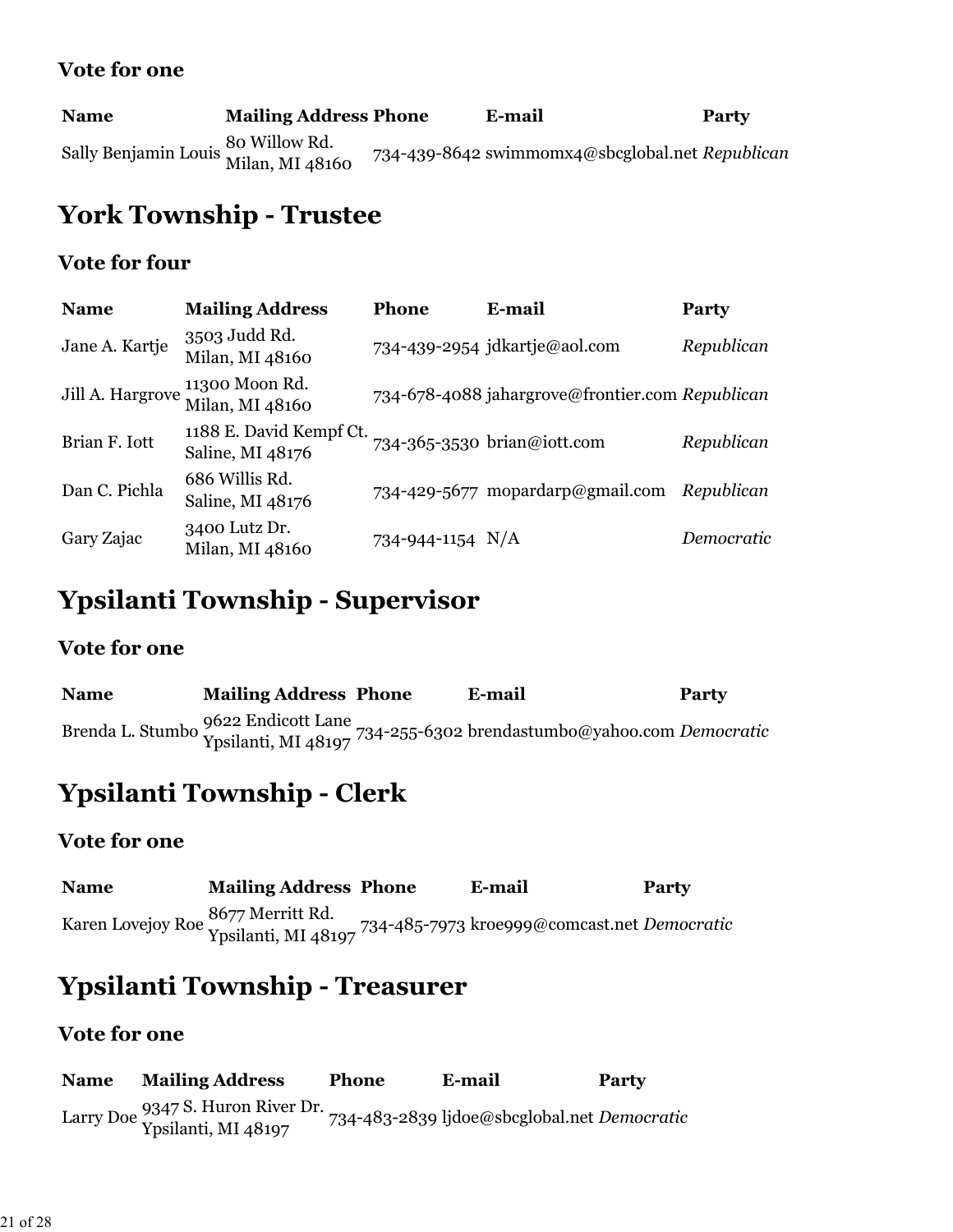# **Ypsilanti Township - Trustee**

### **Vote for four**

| <b>Name</b>         | <b>Mailing Address</b>                      | <b>Phone</b>     | E-mail                                             | Party      |
|---------------------|---------------------------------------------|------------------|----------------------------------------------------|------------|
| Jean Hall Currie    | 284 S. Wallace<br>Ypsilanti, MI 48197       | 734-482-2535 N/A |                                                    | Democratic |
| <b>Scott Martin</b> | 293 Valley Dr.<br>Ypsilanti, MI 48197       |                  | 734-216-3818 dnsmartin75@comcast.net Democratic    |            |
| Stan Eldridge       | 7024 St. Andrews Dr.<br>Ypsilanti, MI 48197 |                  | 734-646-5309 mipanthers@aol.com                    | Democratic |
| Mike Martin         | 1371 Duncan Ave.<br>Ypsilanti, MI 48198     |                  | 734-480-7911 satur9@comcast.net                    | Democratic |
| Lawrence W. Johnson | 1659 Wingate Blvd.<br>Ypsilanti, MI 48198   |                  | 734-320-7237 michlibertarian@gmail.com Libertarian |            |

# **Ypsilanti Township - Park Commissioner**

### **Vote for nine**

| <b>Name</b>           | <b>Mailing Address</b>                           | Phone            | E-mail                                            | Party      |
|-----------------------|--------------------------------------------------|------------------|---------------------------------------------------|------------|
| <b>Richard Roe</b>    | 1197 Hunter Ave.<br>Ypsilanti, MI 48198          |                  | 734-645-3574 richardroe3.0@gmail.com              | Democratic |
| Monica Ross-Williams  | 2150 Chevrolet St.<br>Ypsilanti, MI 48198        | 734-328-3025 N/A |                                                   | Democratic |
| Gail Boyd-Palmer      | 5005 Bosun's Way Apt A-1<br>Ypsilanti, MI 48197  | 734-239-2532 N/A |                                                   | Democratic |
| Lonnie Scott          | 1326 Rue Deauville Blvd.<br>Ypsilanti, MI 48198  |                  | 734-323-6028 lonnie.scott@gmail.com               | Democratic |
| Keith P. Jason        | 1370 Gattegno St.<br>Ypsilanti, MI 48198         |                  | 734-905-4083 keithpauljason@gmail.com Democratic  |            |
| Jimmie Maggard        | 69 Oregon<br>Ypsilanti, MI 48198                 | 734-483-5038 N/A |                                                   | Democratic |
| Debbie Swanson        | 2446 Harding Ave.<br>Ypsilanti, MI 48197         |                  | 734-645-4811 debswan1003@sbcglobal.net Democratic |            |
| <b>Jasmine Mackey</b> | 7365 Essex Dr.<br>Ypsilanti, MI 48197            |                  | 734-747-1671 j.m.mackey@aol.com                   | Democratic |
| Evan Hayes            | 2497 Lakeshore Blvd. #809<br>Ypsilanti, MI 48197 |                  | 808-206-3080 evanhayes35@gmail.com                | Democratic |

# **Dexter Village - President**

| <b>Mailing Address Phone</b><br><b>Name</b> | E-mail |
|---------------------------------------------|--------|
|---------------------------------------------|--------|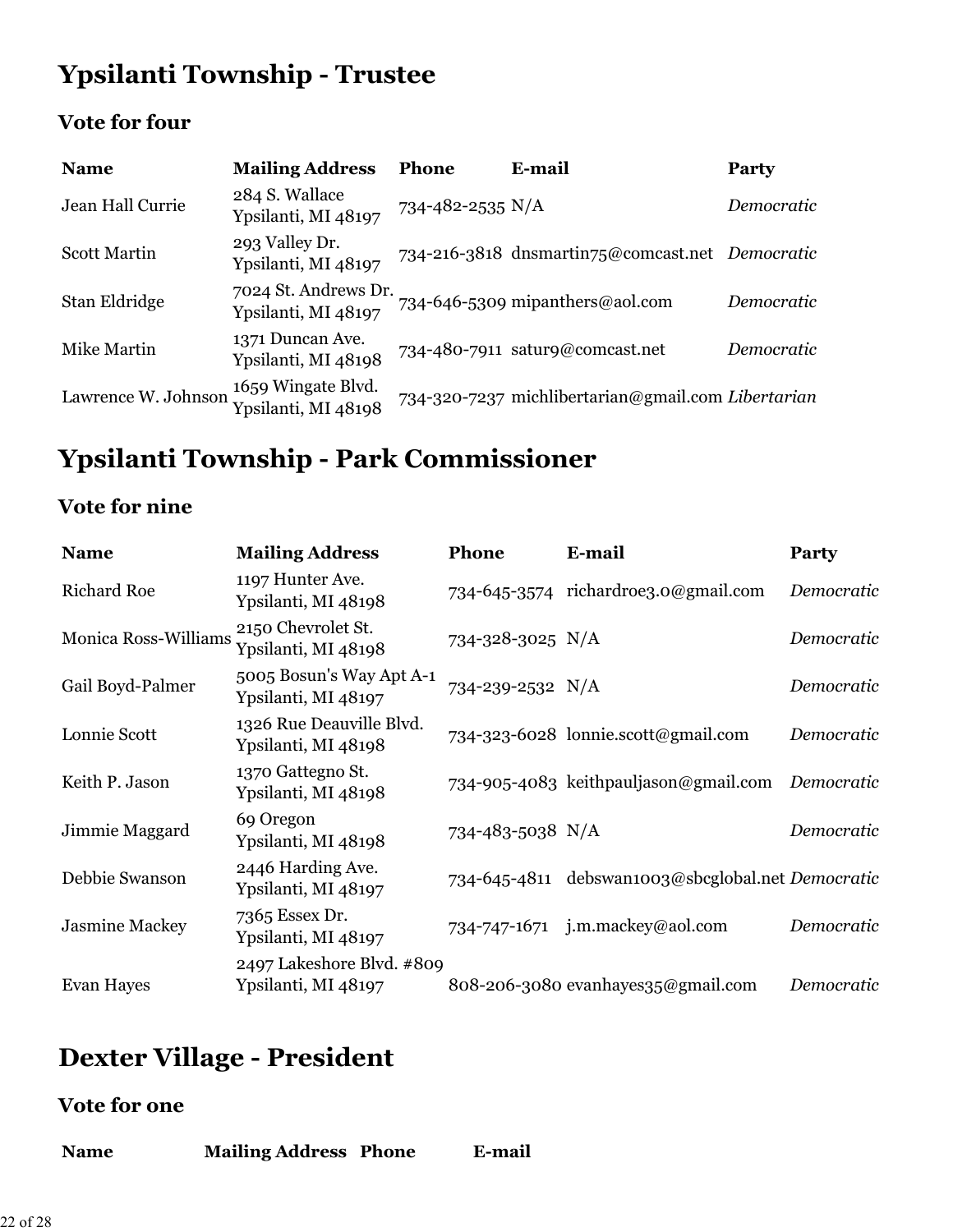| Jim Carson | 402 Cambridge Dr.<br>Dexter, MI 48130 | 734-424-9288 jcarson@aiserv.net                                                          |
|------------|---------------------------------------|------------------------------------------------------------------------------------------|
|            |                                       | Shawn W. Keough 8222 Webster Drive<br>Dexter, MI 48130 313-363-1434 skeough@wadetrim.com |

### **Dexter Village - Clerk**

### **Vote for one**

**Name Mailing Address Phone E-mail** Carol J. Jones 7545 Third St. Dexter, MI 48130 734-426-8114 dextercofc@aol.com

### **Dexter Village - Trustee**

#### **Vote for three**

| <b>Name</b>  | <b>Mailing Address Phone</b>                        | E-mail                              |
|--------------|-----------------------------------------------------|-------------------------------------|
| Joe Semifero | 3214 Boulder Ct.<br>Dexter, MI 48130                | 734-604-5871 jrsemifero@yahoo.com   |
| Paul Cousins | 7648 Forest<br>Dexter, MI 48130                     | 734-426-4765 millpond89@comcast.net |
|              | Julie A. Knight 7765 3rd Street<br>Dexter, MI 48130 | 734-426-4961 julieaknight@yahoo.com |
| James Smith  | 7765 Forest St.<br>Dexter, MI 48130                 | 734-426-8885 jdsmith@umich.edu      |

## **Ann Arbor Public Schools - Board Member**

#### **Vote for one**

| <b>Name</b> | <b>Mailing Address</b>                                                                                                  | <b>Phone</b> | E-mail                          |
|-------------|-------------------------------------------------------------------------------------------------------------------------|--------------|---------------------------------|
|             | Dale R. Leslie $\frac{1159 \text{ Joyce Lane}}{\text{Ann Arbor, MI } 48103 - 8869}$ 734-660-1023 daleleslie@comcast.net |              |                                 |
|             | Deb Mexicotte 2660 Yost Blvd.<br>Ann Arbor, MI 48104                                                                    |              | 734-677-1587 dlmexico@umich.edu |

### **Chelsea School District - Board Member**

| <b>Name</b> | <b>Mailing Address Phone</b> | E-mail                                                                                   |
|-------------|------------------------------|------------------------------------------------------------------------------------------|
|             |                              | Dana Emmert 13618 Seneca Ct.<br>Gregory, MI 48137 734-475-3179 theemmertfamily@yahoo.com |
|             |                              | Laura C. Bush 406 Washington St. 734-475-9130 lauracbush@gmail.com                       |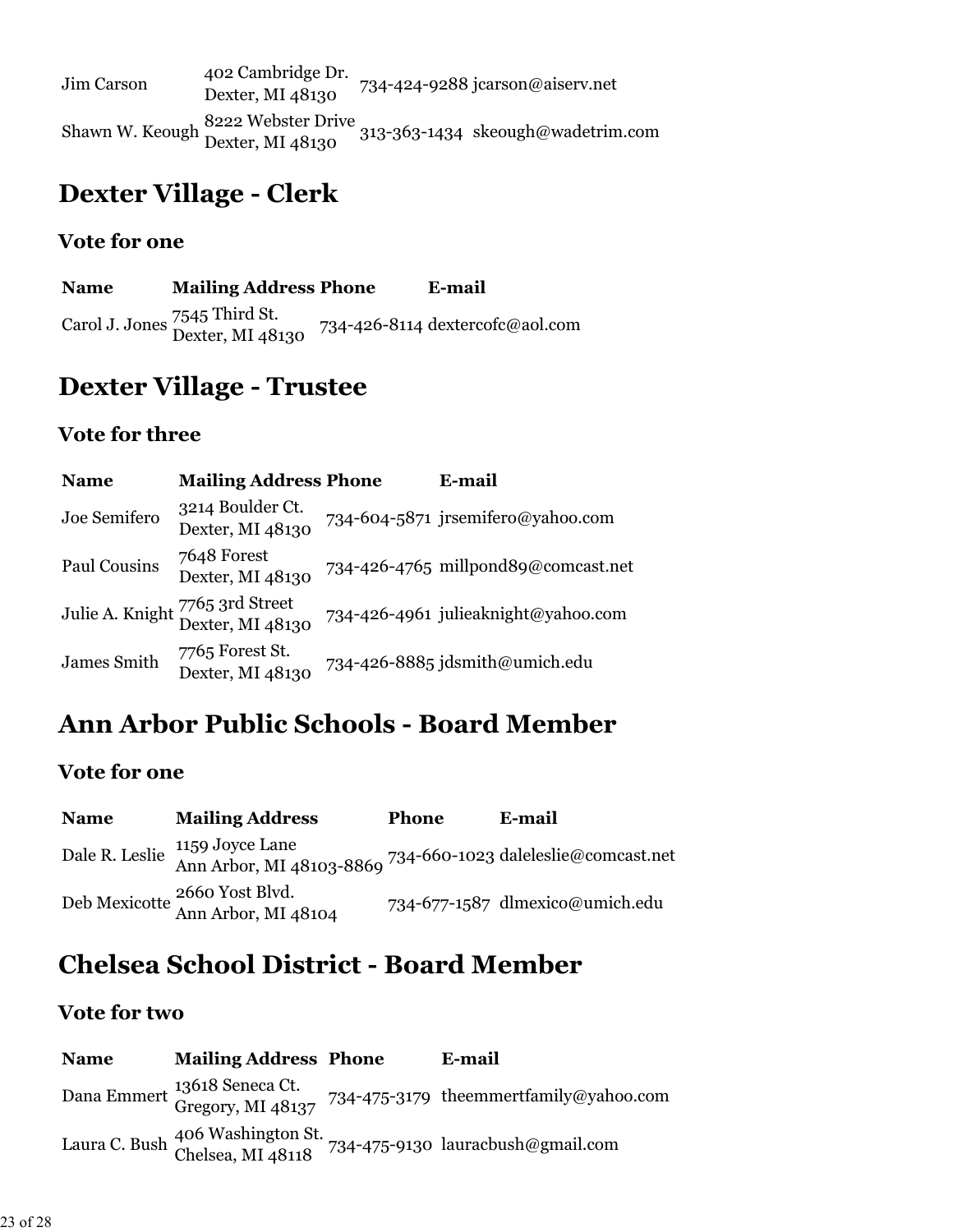Steve Olsen P.O. Box 203<br>Chelsea, MI 48118 734-845-6260 steveolsen@opave.net Kathy Keinath <sup>11245</sup> Boyce Rd.<br>Chelsea, MI 48118  $734 - 216 - 9941$  kjkeinath@yahoo.com

### **Clinton Community Schools - Board Member**

Contact the Lenawee County Clerk

### **Columbia School District - Board Member**

Contact the Jackson County Clerk

### **Dexter Community Schools - Board Member - Full Term**

#### **Vote for two**

| <b>Name</b>  | <b>Mailing Address Phone</b>                       | E-mail                          |
|--------------|----------------------------------------------------|---------------------------------|
| Larry Cobler | 9081 Lotie Ln.<br>Dexter, MI 48130                 | 734-426-1233 l.cobler@gmail.com |
|              | Bonnie Everdeen 5710 Crest Ct.<br>Dexter, MI 48130 | 734-277-0071 everdeen@juno.com  |

## **Dexter Community Schools - Board Member - Partial Term ending 12/31/2014**

#### **Vote for one**

**Name Mailing Address Phone E-mail** Barbara Read 7130 Ulrich St. 734-426-2806 barbararead@comcast.net Chris Gordon 7396 Brass Creek Dr. Dexter, MI 48130 734-845-4029 gordon.chris@charter.net

### **Grass Lake Community Schools - Board Member**

Contact the Jackson County Clerk

### **Lincoln Consolidated Schools - Board Member**

| <b>Name</b>     | <b>Mailing Address Phone</b>                                 | E-mail |
|-----------------|--------------------------------------------------------------|--------|
| Joseph Washburn | 8042 Fox Tail Ct.<br>734-485-7464 N/A<br>Ypsilanti, MI 48197 |        |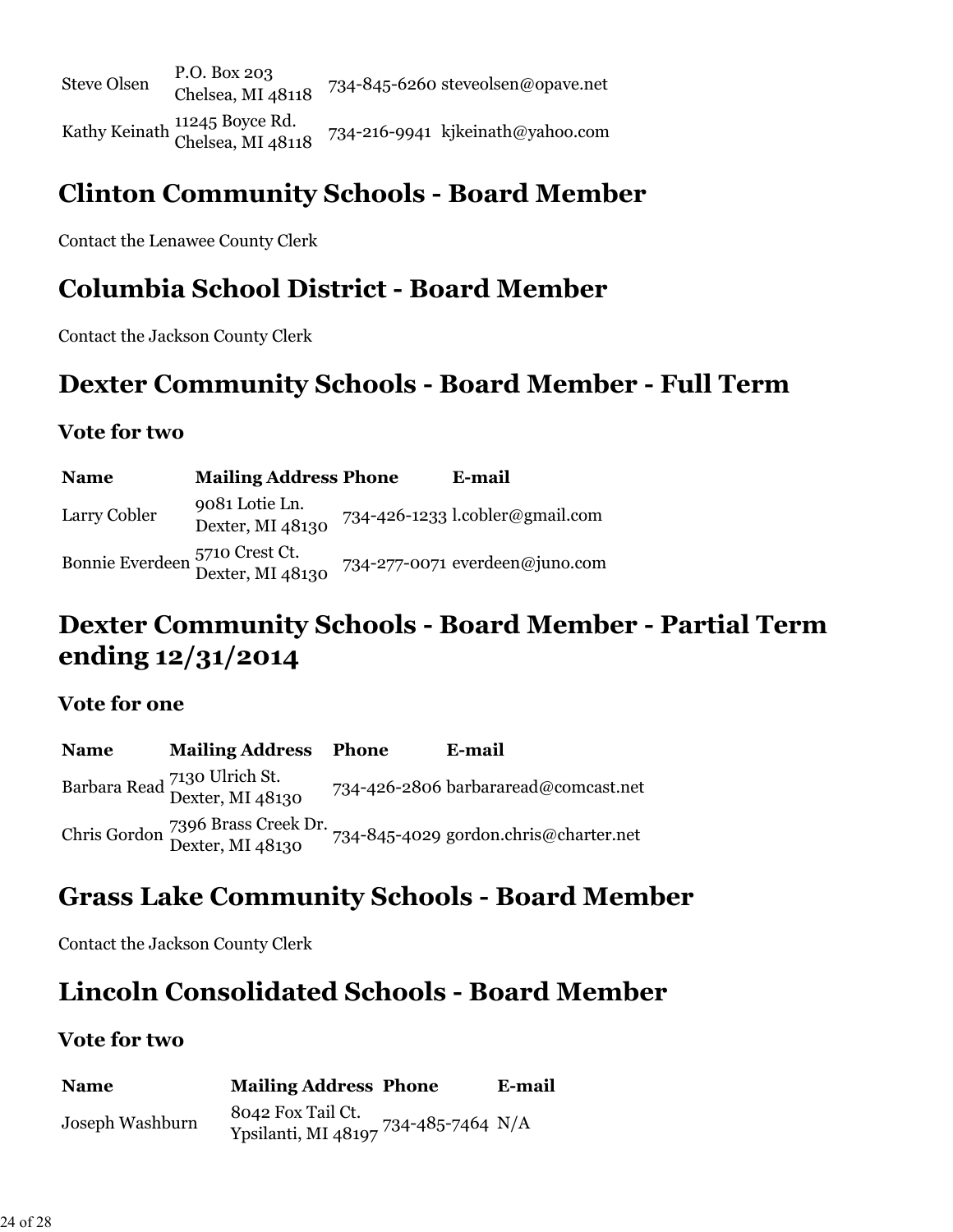| Connie Marie Newlon 7860 Thornhill Dr.<br>Ypsilanti, MI 48197 734-255-3963 scnewlon@att.net |                                                                       |                                                            |
|---------------------------------------------------------------------------------------------|-----------------------------------------------------------------------|------------------------------------------------------------|
| Bradley R. Labadie                                                                          | 7171 Deertrack                                                        | Ypsilanti, MI 48197 734-255-6661 brad.labadie@gmail.com    |
| <b>Thomas Rollins</b>                                                                       | 6219 Truman Dr.                                                       | Belleville, MI 48111 734-883-6030 thomas.rollins@yahoo.com |
| <b>Yoline Williams</b>                                                                      | 28825 Elwell Road<br>Belleville, MI 48111 734-587-3629 yoline@aol.com |                                                            |

## **Manchester Community Schools - Board Member**

### **Vote for two**

| <b>Name</b>         | <b>Mailing Address</b>                               | <b>Phone</b> | E-mail                              |
|---------------------|------------------------------------------------------|--------------|-------------------------------------|
|                     | Marlene Wagner 307 S. Macomb<br>Manchester, MI 48158 |              | 734-428-8246 mar-wagner@comcast.net |
| Melanie Nau         | 5170 Reno Road<br>Manchester, MI 48158               |              | 734-649-2353 melanienau@gmail.com   |
| <b>Sheryl Purol</b> | 14408 E. Pleasant Lake Rd.<br>Manchester, MI 48158   |              | 734-428-7683 spurol@mcs.k12.us      |

### **Milan Area Schools - Board Member**

#### **Vote for two**

| <b>Name</b> | <b>Mailing Address</b>                                  | Phone | E-mail                              |
|-------------|---------------------------------------------------------|-------|-------------------------------------|
|             | John L. Leacher 602 Jefferson Lane<br>Milan, MI 48160   |       | 734-625-8890 johnleacher@gmail.com  |
|             | Kerri A. Moccio 9187 Mirage Lake Dr.<br>Milan, MI 48160 |       | 734-484-3224 miragelake@comcast.net |

### **Napoleon Community Schools - Board Member**

Contact the Jackson County Clerk

### **Northville Public Schools - Board Member**

Contact the Northville Township Clerk

### **Pinckney Community Schools - Board Member**

Contact the Livingston County Clerk

### **Saline Area Schools - Board Member**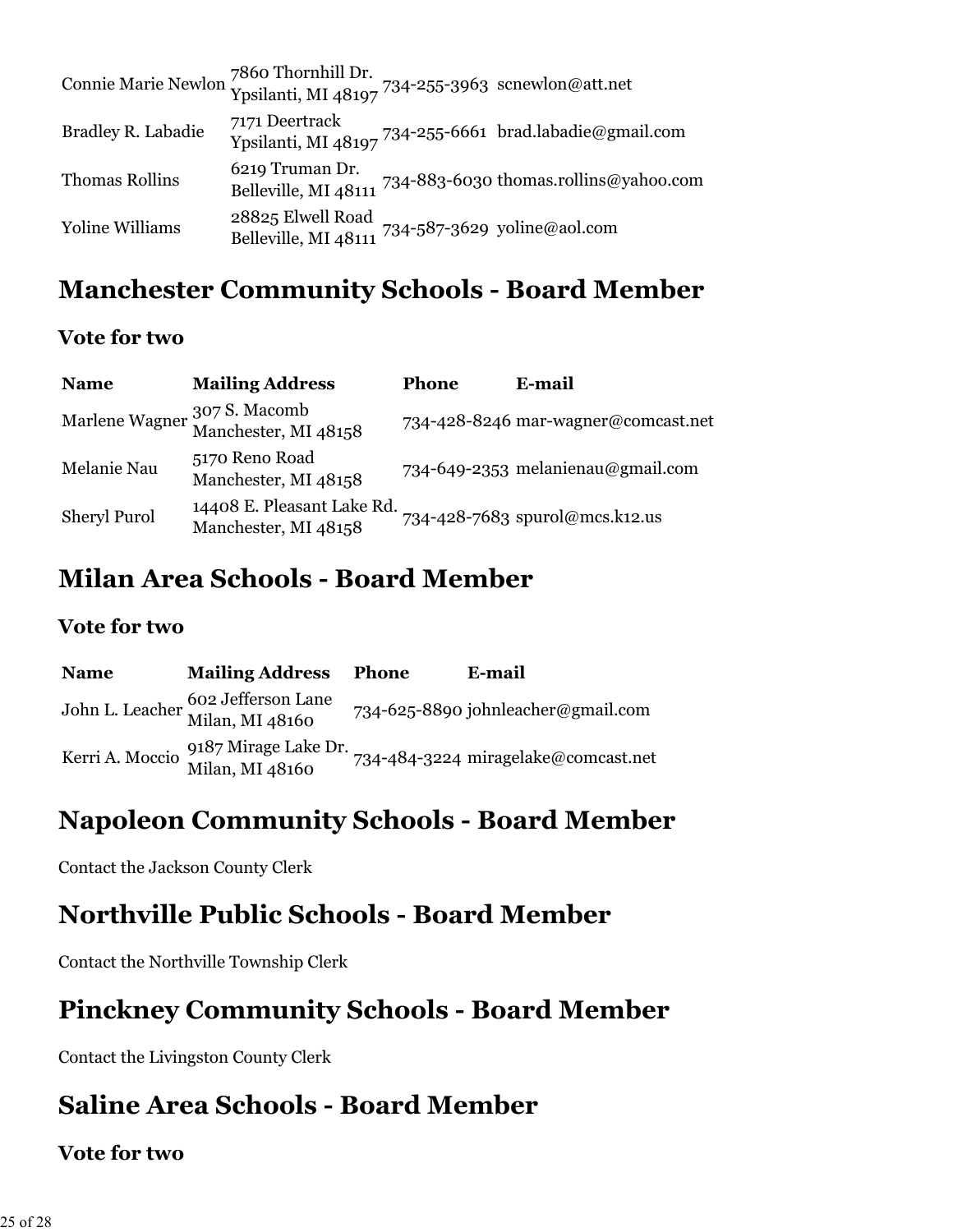| <b>Name</b>         | <b>Mailing Address</b>                                          | <b>Phone</b> | E-mail                               |
|---------------------|-----------------------------------------------------------------|--------------|--------------------------------------|
| Smita Nagpal        | 2376 Wildwood Trail<br>Saline, MI 48176                         |              | 734-944-4822 smitanagpal@comcast.net |
|                     | Diane L. Friese <sup>290</sup> W. Bemis Rd.<br>Saline, MI 48176 |              | 734-429-1184 dianelynnooo@yahoo.com  |
| Paul Hynek          | 2427 Wildwood Trail<br>Saline, MI 48176                         |              | 734-944-5055 pjhynek@yahoo.com       |
| <b>Karen Delhey</b> | 9025 N. Pheasant Ridge Lane<br>Saline, MI 48176                 |              | 734-429-4745 kdelhey@comcast.net     |

### **South Lyon Community Schools - Board Member**

Contact the Oakland County Clerk

### **Stockbridge Community Schools - Board Member**

Contact the Ingham County Clerk

### **Van Buren Public Schools - Board Member**

Contact the Wayne County Clerk

### **Whitmore Lake Public Schools - Board Member**

#### **Vote for two**

| <b>Name</b>                                                                                            | <b>Mailing Address</b>                                                      | <b>Phone</b> | E-mail |
|--------------------------------------------------------------------------------------------------------|-----------------------------------------------------------------------------|--------------|--------|
| Kenneth James Dignan III 9210 Hillcrest Dr.<br>Whitmore Lake, MI 48189 734-546-7803 kjdignan@gmail.com |                                                                             |              |        |
| <b>Bob Henry</b>                                                                                       | 10526 Heenan<br>Whitmore Lake, MI 48189 734-449-4036 henrybag74@charter.net |              |        |

## **Willow Run Community Schools - Board Member**

#### **Vote for two**

**Name Mailing Address Phone E-mail** Mark Wilde 1707 Hamlet Ypsilanti, MI 48198 734-533-9453 wilde@provide.net

## **Ypsilanti Public Schools - Board Member**

| <b>Name</b> | <b>Mailing Address Phone</b> | E-mail |
|-------------|------------------------------|--------|
|-------------|------------------------------|--------|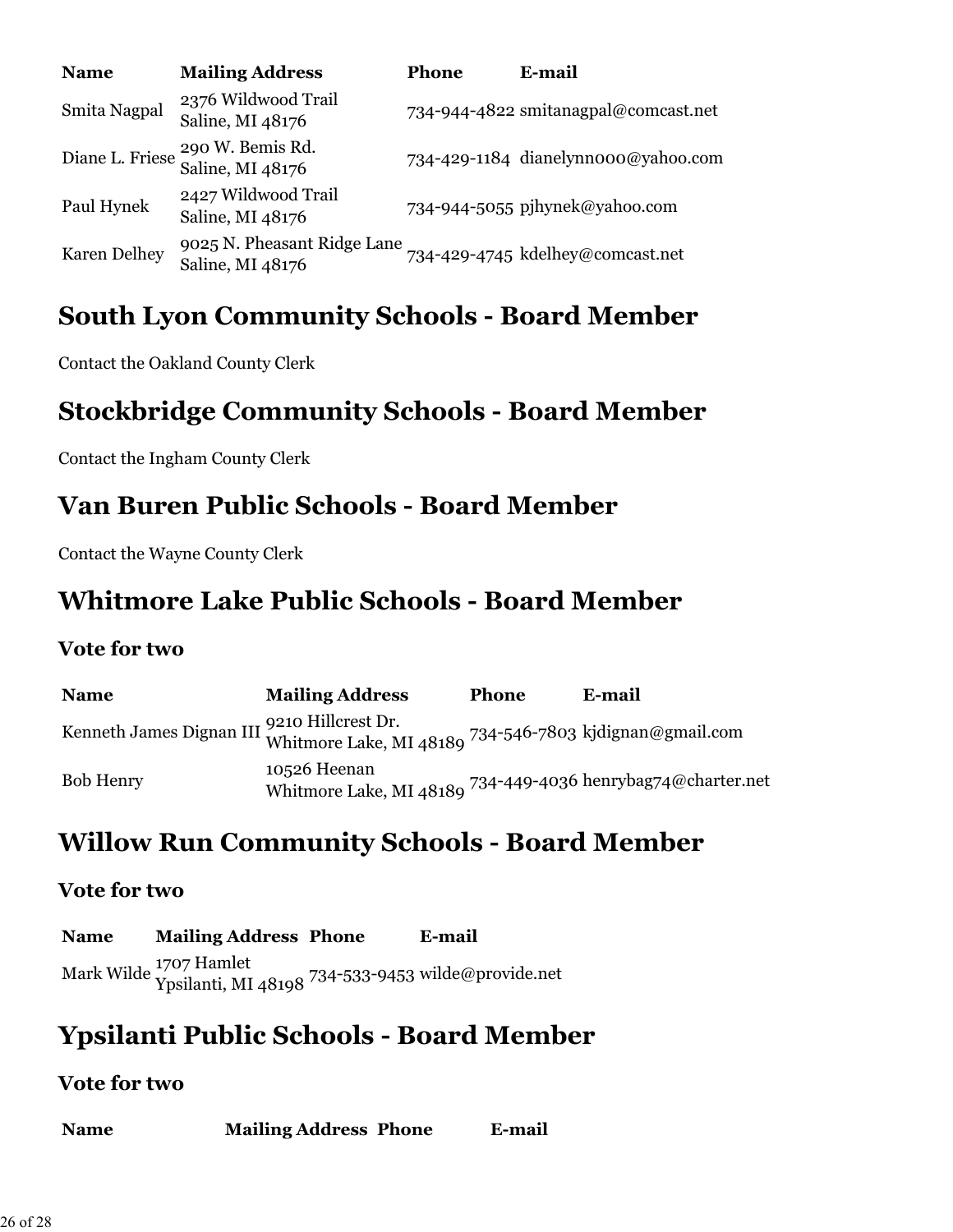|                  | 24 S. Normal St. | D'Real Ryan Graham 24 S. Normai St.<br>Ypsilanti, MI 48197 734-417-4145 dreal.graham@gmail.com |
|------------------|------------------|------------------------------------------------------------------------------------------------|
| Daniel L. Raglin | 6825 Textile Rd. | Ypsilanti, MI 48197 734-483-8266 dlraglin@yahoo.com                                            |

### **Ann Arbor District Library - Board Member**

#### **Vote for four**

| <b>Name</b>        | <b>Mailing Address</b>                           | <b>Phone</b>     | E-mail                             |
|--------------------|--------------------------------------------------|------------------|------------------------------------|
| Margaret A. Leary  | 1056 Newport Rd.<br>Ann Arbor, MI 48103          |                  | 734-663-7324 mleary@umich.edu      |
| Rebecca Head       | 910 Edgewood Place<br>Ann Arbor, MI 48103        |                  | 734-668-9638 r_head@sbcglobal.net  |
| Prudence Rosenthal | 2105 Devonshire Rd.<br>Ann Arbor, MI 48104       | 734-665-0941 N/A |                                    |
| Nancy Kaplan       | 3065 Hunting Valley Drive<br>Ann Arbor, MI 48104 | 734-971-1089 N/A |                                    |
| Lyn Powrie Davidge | 4551 N. Maple Rd.<br>Ann Arbor, MI 48105         |                  | 734-769-6982 lynn4aadl@comcast.net |

# **Northfield Township Library - Board Member**

#### **Vote for six**

| <b>Name</b>                             | <b>Mailing Address</b>                                                            | Phone            | E-mail                                                        |
|-----------------------------------------|-----------------------------------------------------------------------------------|------------------|---------------------------------------------------------------|
| Karen M. Neigebauer 7590 S. Kearney Rd. | Whitmore Lake, MI 48189 $^{734-449-9542}$ mrs.frugal@juno.com                     |                  |                                                               |
| Sandra L. Purrington                    | 9162 Posey Dr.                                                                    |                  | Whitmore Lake, MI 48189 734-449-4907 spurrington1@hotmail.com |
| Meg Minnich                             | 98 East Shore Dr.<br>Whitmore Lake, MI 48189 734-449-5202 mjminn1@gmail.com       |                  |                                                               |
| Carol J. Smith                          | 7874 Coyle Rd.<br>Whitmore Lake, MI 48189 $^{734-272-2214}$ csmith48189@gmail.com |                  |                                                               |
| Jack M. Hinkley                         | 5680 Nollar Rd.<br>Ann Arbor, MI 48105                                            | 734-996-4061 N/A |                                                               |
| <b>Margaret Neblock</b>                 | 364 East Shore Drive<br>Whitmore Lake, MI 48189                                   |                  | 419-215-3158 mneblock@gmail.com                               |

### **Salem-South Lyon District Library - Board Member**

### **Vote for three**

Contact the Oakland County Clerk